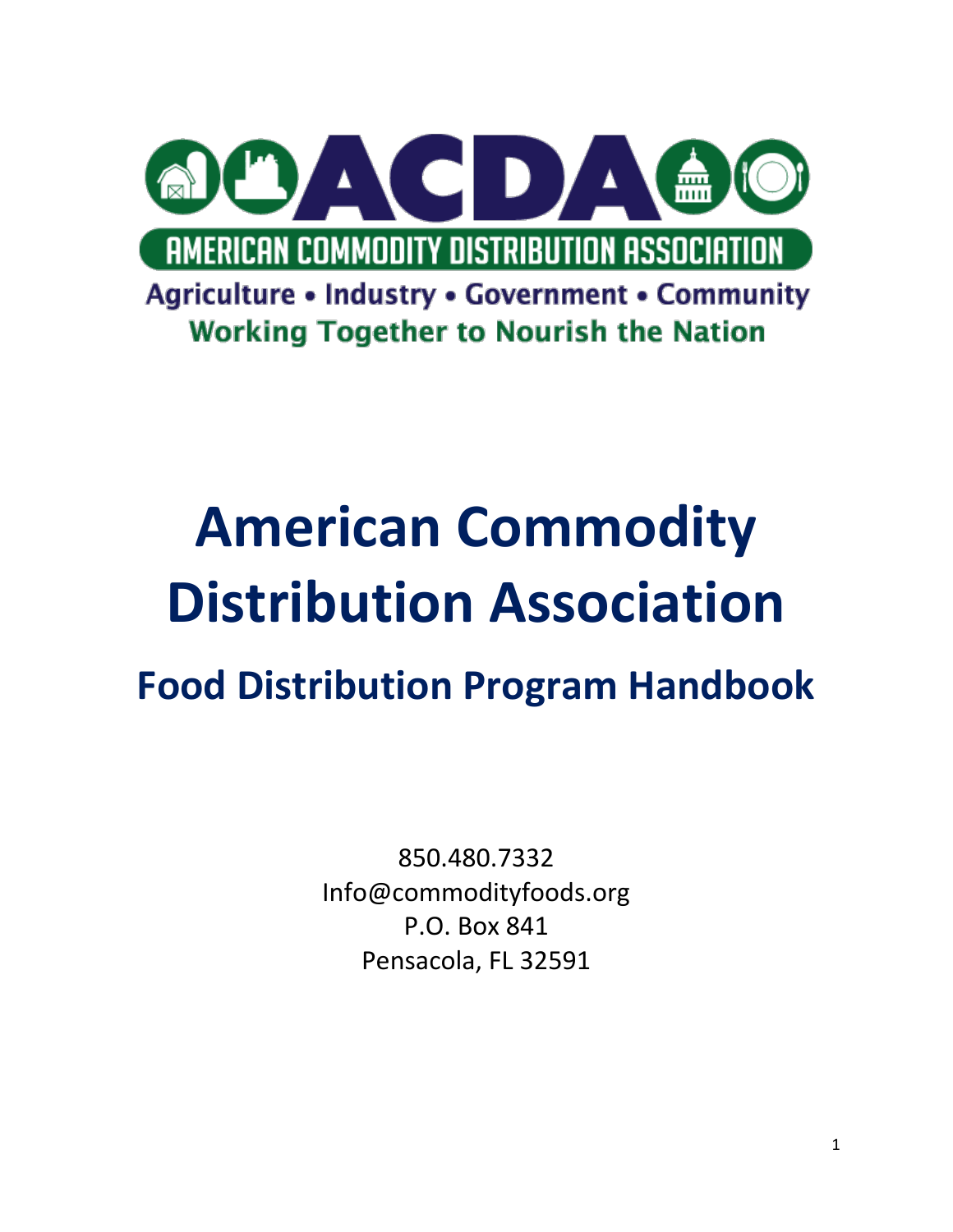# Contents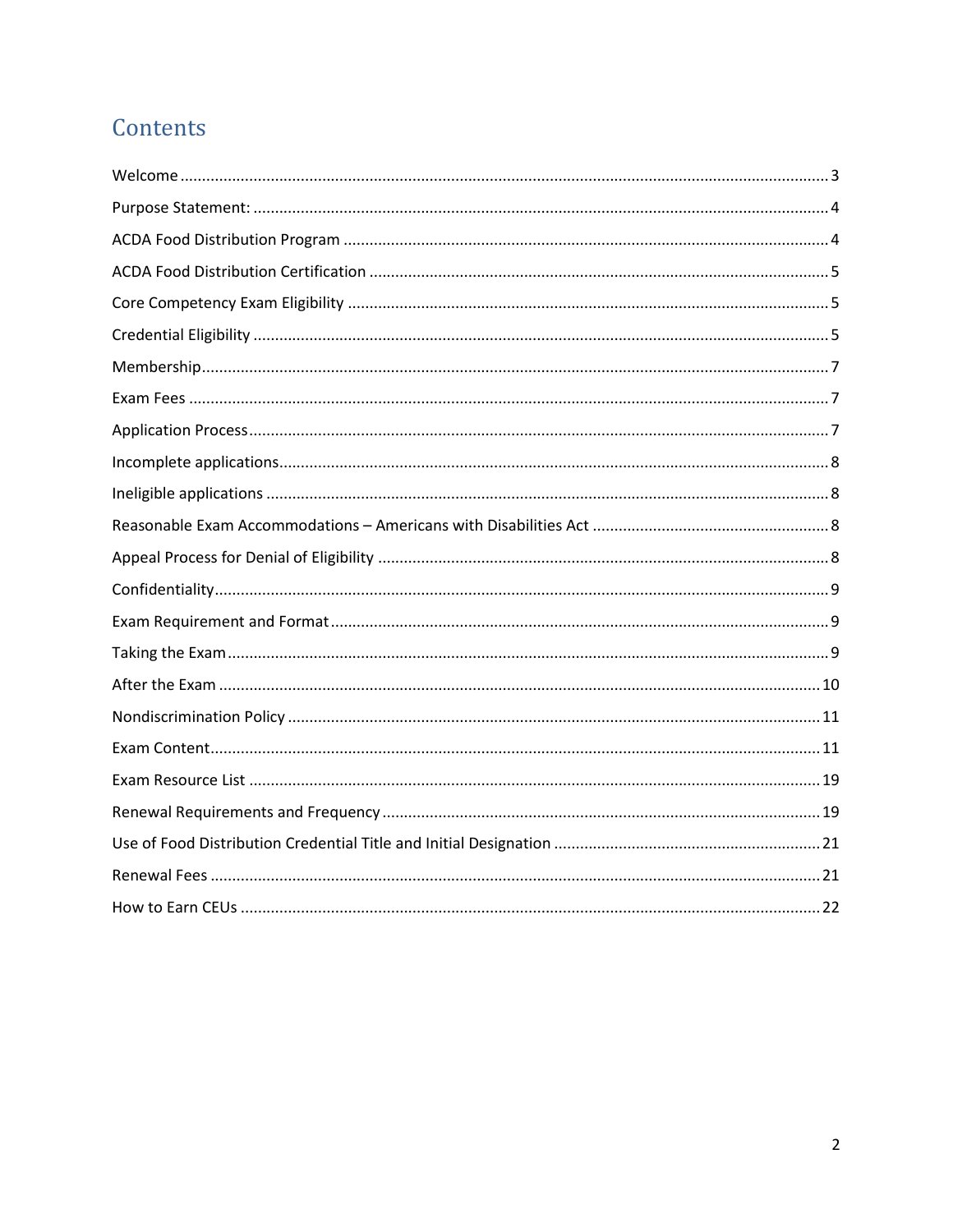### <span id="page-2-0"></span>Welcome

Welcome and congratulations on taking the first step toward earning ACDA Certifications and Food Distribution Specialist Credential. The American Commodity Distribution Association (ACDA) established the Food Distribution Education program in 2020 to promote the highest standards of knowledge and expertise in managing the United States Department of Agriculture (USDA) Food Distribution Programs. The ACDA exams, certified levels and FDS exam are designed to identify professionals who have the knowledge to serve in management, operational or administrative roles within the USDA Food Distribution programs.

By choosing to review this candidate handbook, you have taken the first step toward joining those who have distinguished themselves by earning one of the many Food Distribution program achievements.

#### Use of the ACDA Food Distribution Program Handbook

This handbook summarizes key aspects of the Food Distribution Program and is intended to help you understand why the program was developed, how it is governed, its policies and procedures, and the steps to earning and maintaining the certifications and FDS credential. The handbook is a useful reference to you as you:

- Decide to earn the 1 or more Competency Area Exams
- Decide to pursue the FDS
- Determine your course of study to meet the eligibility requirements for one of the programs
- Study and prepare for your competency area exam of choice
- Seek to earn, maintain, or recertify an ACDA Certified Level
- Seek to earn, maintain, or recertify the FDS Credential
- Complete the appropriate application

The Food Distribution Program is a new and engaging program. ACDA will continue to refine this program as new policies, regulations, best practices, etc. are presented. This document is not intended to address any potential question, policy detail, or future program change and should be used as a guide to supplement the program information provided on the ACDA website, eligibility information, and continuing education materials.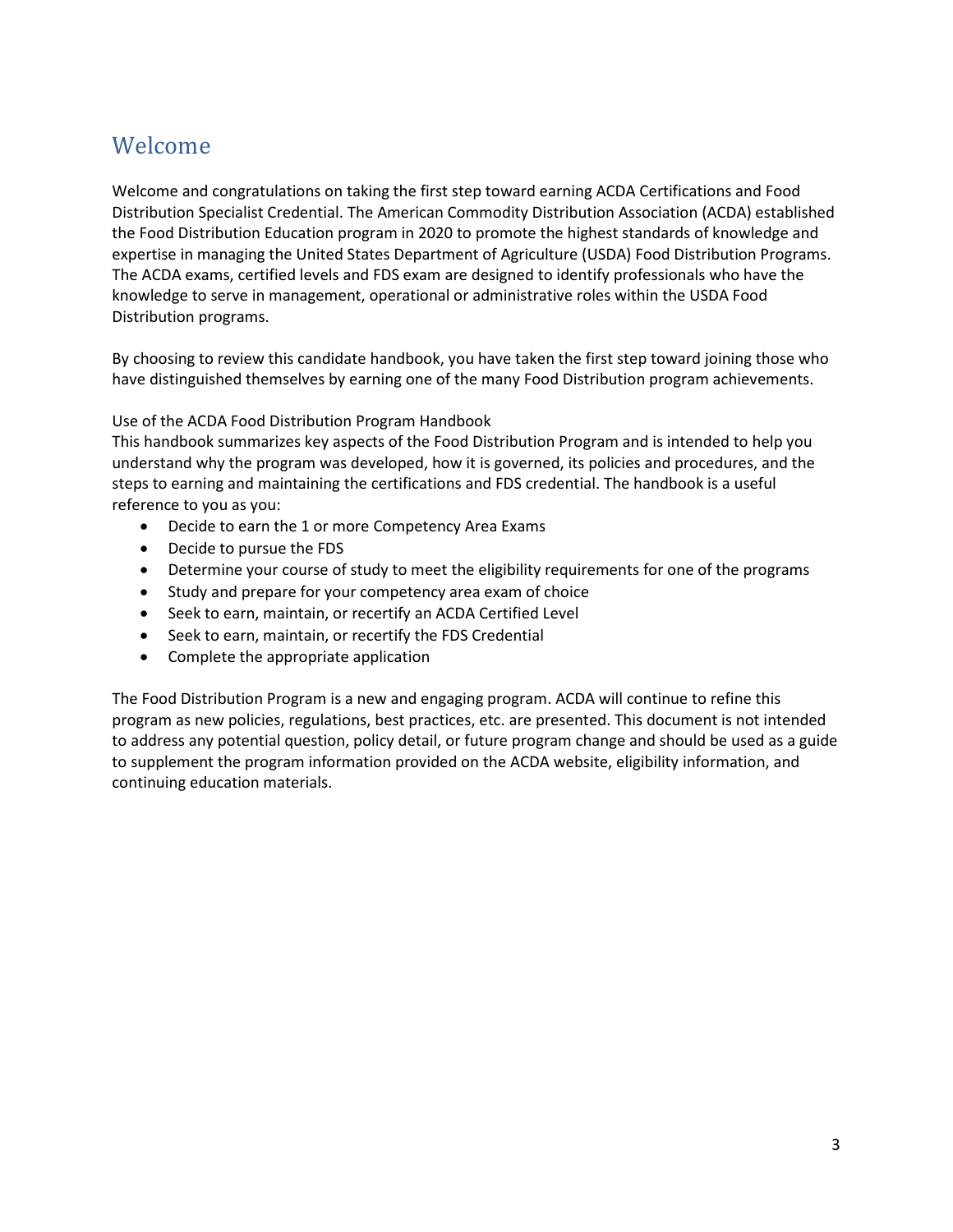## <span id="page-3-0"></span>Purpose Statement:

The purpose of the Food Distribution program is to demonstrate knowledge and expertise in core competency areas related to the USDA Foods Program as outlined by American Commodity Distribution Association (ACDA). These exams, certified levels, and credential are a mark of excellence and reflect one's knowledge, skills, and ability to effectively manage the USDA Foods Programs at various levels. Additionally, the Food Distribution Program:

- Establishes a body of knowledge for professionals working in the USDA Food Distribution Programs
- Assesses an individual's level of knowledge in a reliable manner
- Encourages professional growth and elevation of industry standards
- Formally recognizes individuals who attain a high degree of knowledge in key competency areas

Though it is the intent to identify professionals with expert levels of knowledge in key competency areas, no certification program can guarantee professional competence. Additionally, given frequent changes in regulations, policy guidance and recommended best practices, ACDA cannot guarantee that the exam materials will always reflect the current policies and practices of the industry. ACDA welcomes feedback and suggestions at any time regarding the exam and study materials for any competency area.

### <span id="page-3-1"></span>ACDA Food Distribution Program

There are six core competency areas available through the program. Each area has its own study guide which contains important information, resources, and sample questions. Interested parties can purchase the study guide or attend an ACDA course offering before sitting for the corresponding exam.

- USDA Foods Overview
- Processing Program
- DoD Fresh
- Direct Delivery
- TEFAP\_CSFP
- Procurement and Planning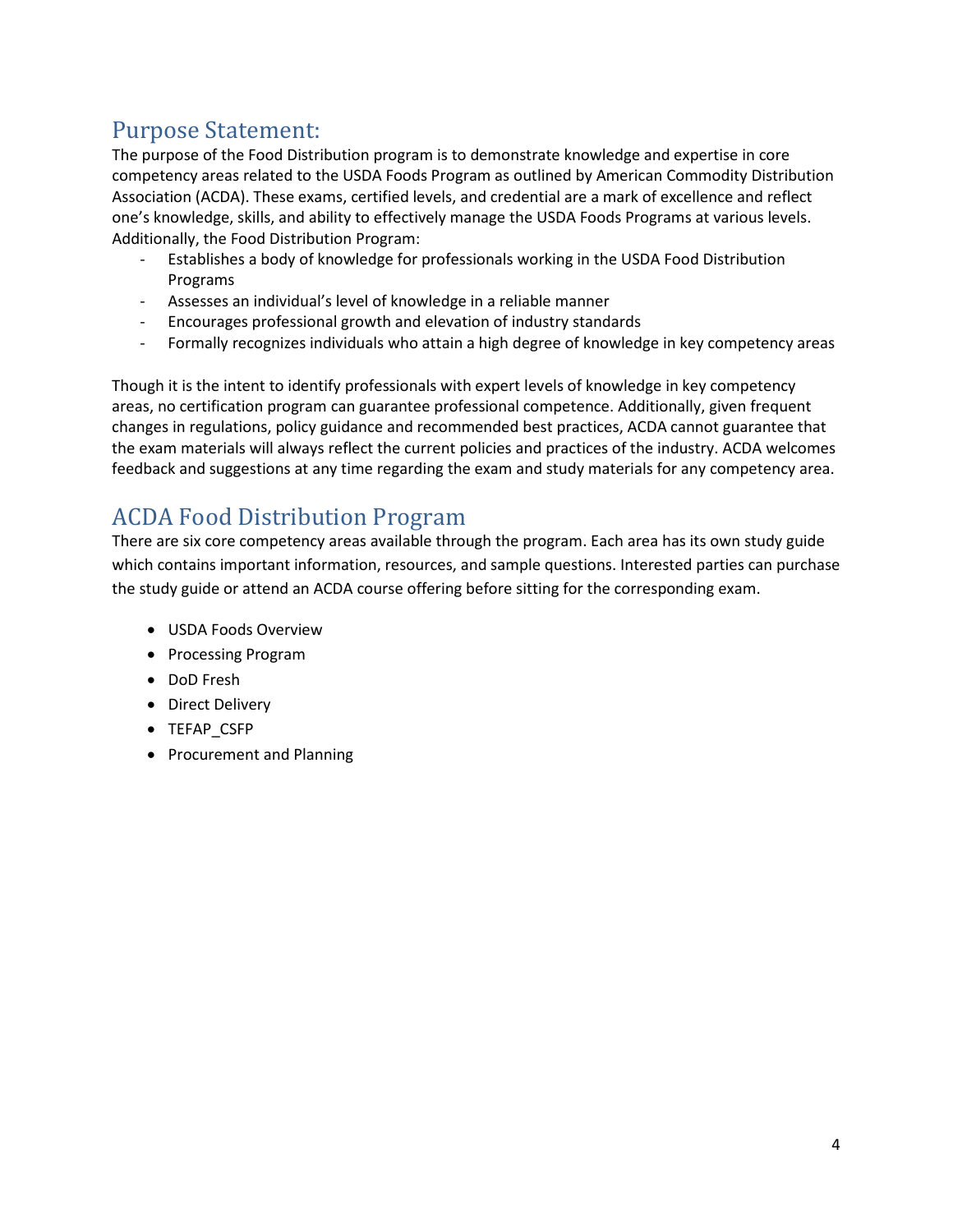# <span id="page-4-0"></span>ACDA Food Distribution Certification

Within the ACDA Certification Program, there are three *certified* levels – Professional, Expert, and Master.

Each individual competency exam is taken separately. Once the required number of competency area exams are complete with a passing score, one may apply for the corresponding certification level. Each certification level requirement is listed below. All certification applications will be available on the ACDA website[: www.commodityfoods.org.](http://www.commodityfoods.org/)

#### **Food Distribution Professional – Certified Level 1\***

- **Complete two competency area exams**
- Complete application form/fee for Food Distribution Certified Professional\*\*

#### **Food Distribution Expert – Certified Level 2\***

- Complete four competency area exams
- **EXECOMPLET COMPLET EXAMPLE THE APPLICAT COMPLET FOR A LOCAL FORM FOR FIGURE THE COMPLET FIGURE THE COMPLET FIGURE THE COMPLET FIGURE THE COMPLET FIGURE THE COMPLET FIGURE THE COMPLET FIGURE THE COMPLET FIGURE THE COMPLET**

#### **Food Distribution Master – Certified Level 3\***

- **Complete six competency area exams**
- **EXECOMPLETE Application form for Food Distribution Certified Master\*\***

(\*These are not credentials) (\*\*You are not required to apply for the Certified Professional, Expert, Master if you prefer to proceed directly to the FDS Credential)

# <span id="page-4-1"></span>Core Competency Exam Eligibility

There are no prerequisites for the certification exams. Exams may be taken in any order.

# <span id="page-4-2"></span>Credential Eligibility

To be eligible to apply for and sit for the Food Distribution Specialist (FDS) credential, applicants must meet one of the following eligibility criteria.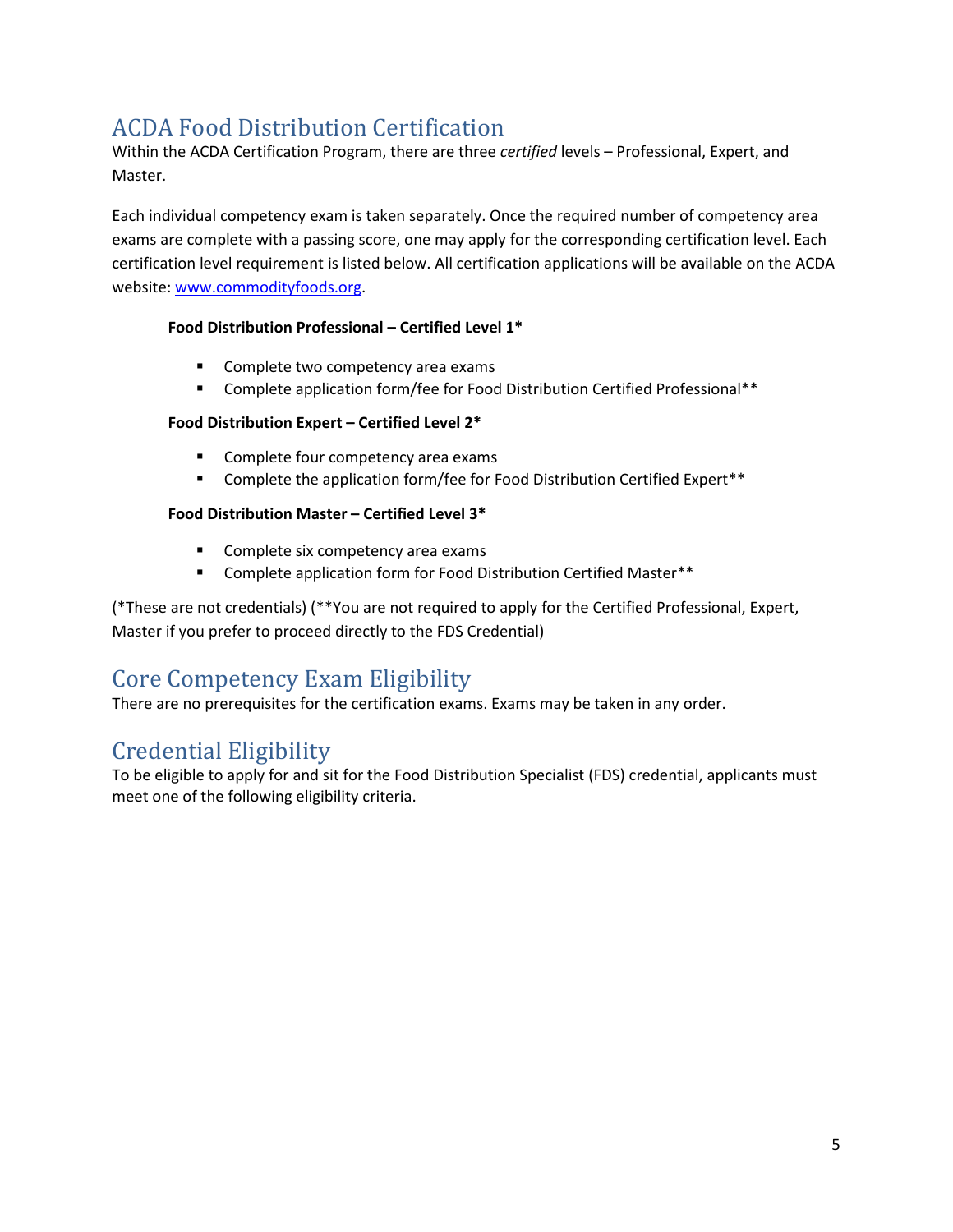|               |                      | <b>ACADEMIC REQUIREMENTS</b>                                                     |
|---------------|----------------------|----------------------------------------------------------------------------------|
|               |                      | High School Diploma or General Education Degree (GED)                            |
|               |                      | <b>ACDA CERTIFICATE REQUIREMENTS</b>                                             |
|               |                      |                                                                                  |
|               |                      | Successful completion of all six (6) active ACDA Certificate programs            |
|               |                      | <b>WORK EXPERIENCE</b>                                                           |
| <b>OPTION</b> |                      |                                                                                  |
|               |                      | Five (5) years of relevant work experience in USDA Foods Programs in one of the  |
|               |                      | following settings:                                                              |
|               |                      | School Nutrition Program (Local/State/Federal)                                   |
|               |                      | Household Food Program (Local/State/Federal)                                     |
|               |                      | Local/State/National Nutrition Association Staff                                 |
|               |                      | <b>State/Community Agency</b>                                                    |
|               |                      | Trainer/Consultant                                                               |
|               |                      | Industry/Associate/Agriculture Staff                                             |
|               |                      |                                                                                  |
|               |                      |                                                                                  |
|               |                      | <b>ACADEMIC REQUIREMENTS</b>                                                     |
|               |                      |                                                                                  |
|               |                      | 60 College Credits OR Associate Degree                                           |
|               | $\blacktriangleleft$ | <b>ACDA CERTIFICATE REQUIREMENTS</b>                                             |
|               |                      |                                                                                  |
|               |                      | Successful completion of four (4) active ACDA Certificate programs               |
|               |                      | <b>WORK EXPERIENCE</b>                                                           |
| <b>OPTION</b> |                      |                                                                                  |
|               |                      | Three (3) years of relevant work experience in USDA Foods Programs in one of the |
|               |                      | following settings:                                                              |
|               |                      | School Nutrition Program (Local/State/Federal)                                   |
|               |                      | Household Food Program (Local/State/Federal)                                     |
|               |                      | Local/State/National Nutrition Association Staff                                 |
|               |                      | <b>State/Community Agency</b>                                                    |
|               |                      | Trainer/Consultant                                                               |
|               |                      | Industry/Associate/Agriculture Staff                                             |
|               |                      |                                                                                  |
|               |                      |                                                                                  |
|               |                      | <b>ACADEMIC REQUIREMENTS</b>                                                     |
|               |                      |                                                                                  |
|               | m                    | Bachelor's Degree or Higher                                                      |
|               |                      | <b>ACDA CERTIFICATE REQUIREMENTS</b>                                             |
|               |                      |                                                                                  |
| <b>NOILdD</b> |                      | Successful completion of two (2) active ACDA Certificate programs                |
|               |                      | <b>WORK EXPERIENCE</b>                                                           |
|               |                      |                                                                                  |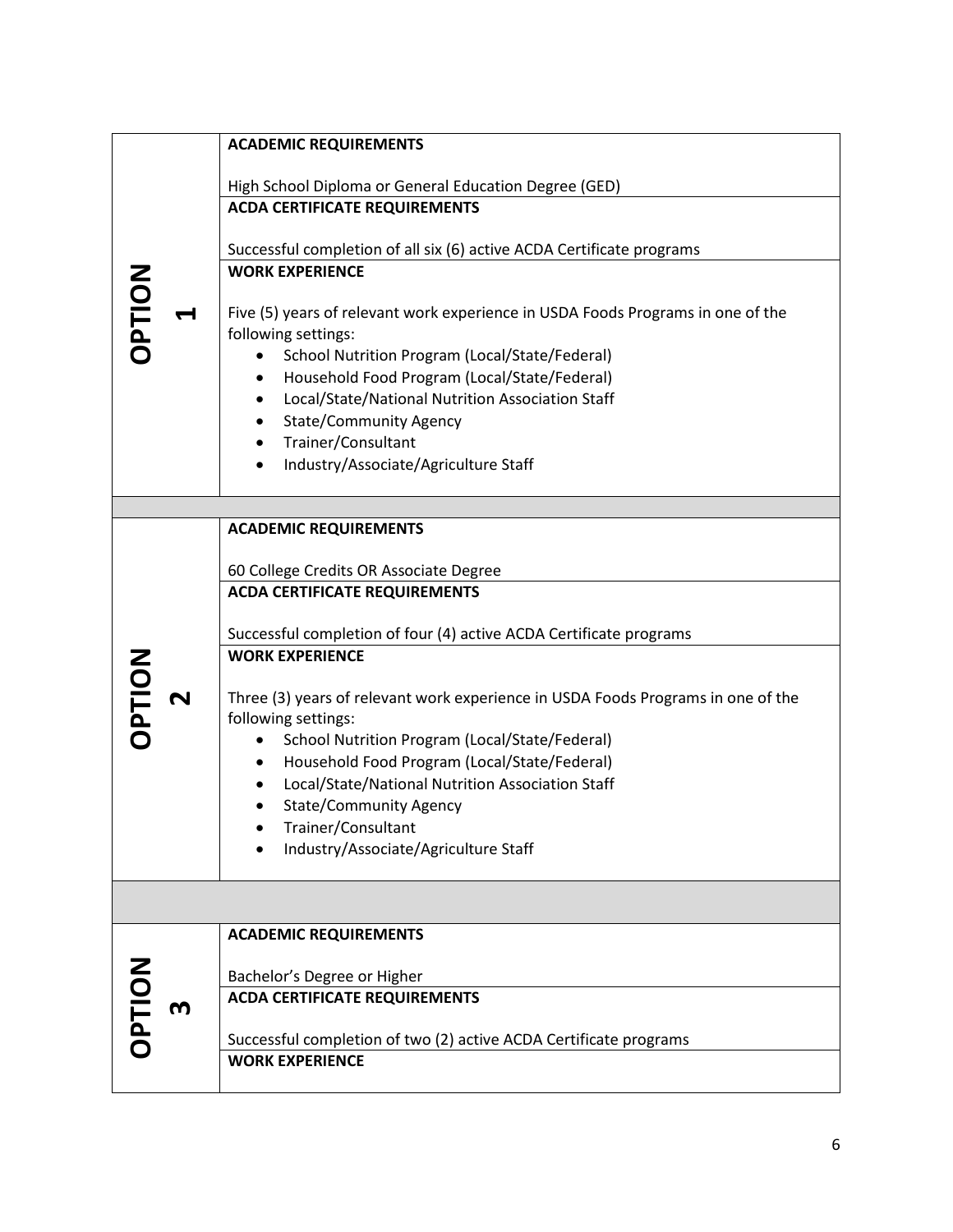| Two (2) years of relevant work experience in USDA Foods Programs in one of the |
|--------------------------------------------------------------------------------|
| following settings:                                                            |
| School Nutrition Program (Local/State/Federal)<br>$\bullet$                    |
| Household Food Program (Local/State/Federal)<br>$\bullet$                      |
| Local/State/National Nutrition Association Staff<br>$\bullet$                  |
| <b>State/Community Agency</b>                                                  |
| Trainer/Consultant                                                             |
| Industry/Agriculture Staff                                                     |
|                                                                                |

### <span id="page-6-0"></span>Membership

<span id="page-6-1"></span>Membership with ACDA is not required to participate in any Food Distribution Program Exam.

### Exam Fees

Competency Area Exams:

ACDA Member: \$50 Non-Member: \$75

Credential Exam:

ACDA Member: \$175 Non-Member: \$225

### <span id="page-6-2"></span>Application Process

Visit the ACDA website at [www.commodityfoods.org](http://www.commodityfoods.org/) to view the upcoming exam schedule to take the exam. The exam will be offered in person at the ACDA annual conference. Check our website for upcoming testing opportunities.

#### Food Distribution Competency Area Exam Process:

There are no prerequisites to complete one of the ACDA certification exams. To complete the exams, head to the ACDA website to purchase the exam and set a date for the exam.

#### FDS Credential Application Process:

Once you have selected an exam date and location, please submit the following documents to ACDA through the website by the appropriate dateline stated for the exam date:

- 1. FDS application
- 2. Academic degree or transcript (unofficial transcript is acceptable)
- 3. Proof of certificate requirements
- 4. Payment

Once the application has been reviewed and accepted, ACDA will send an exam confirmation notice via email.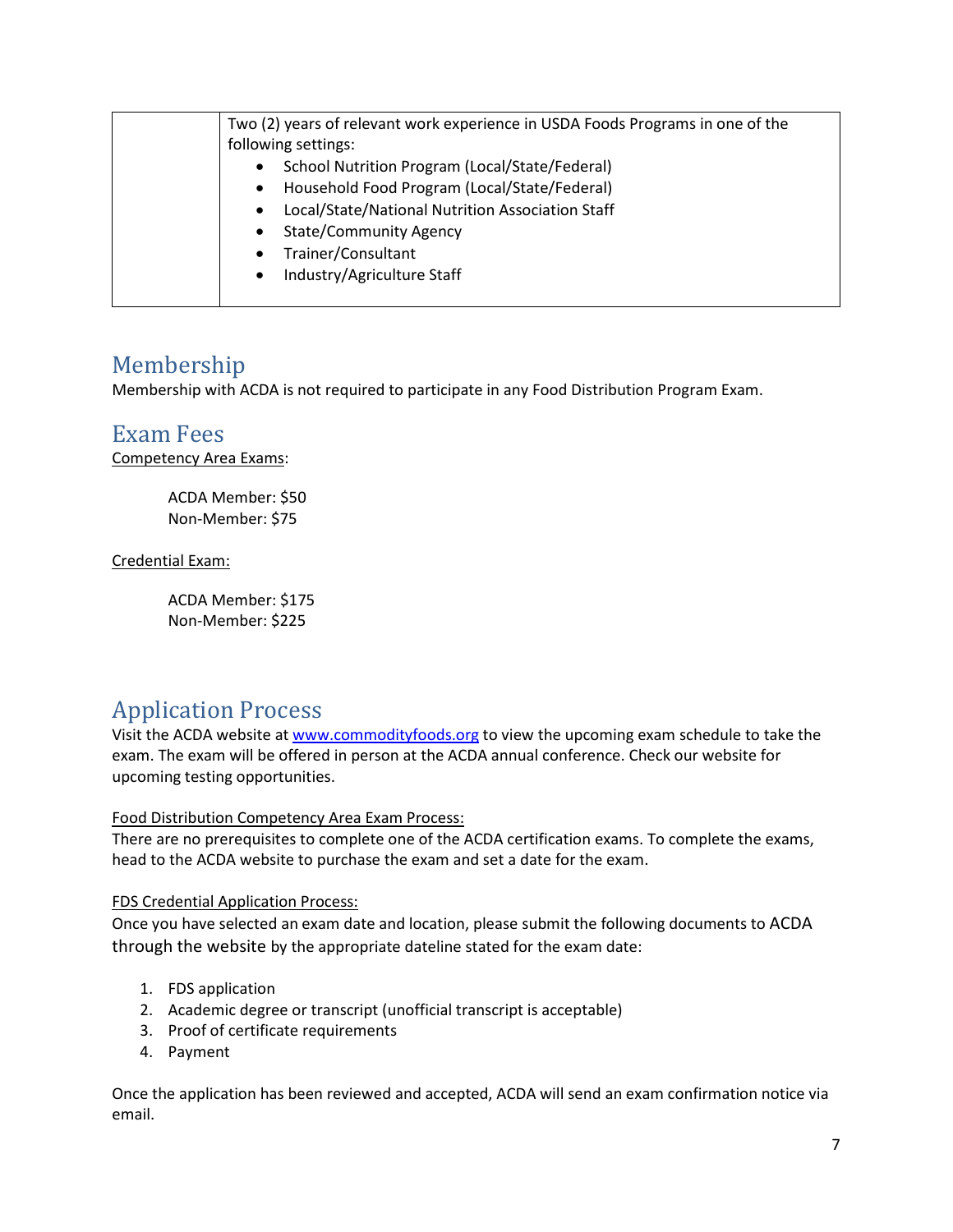If you do not receive an email within 7-10 business days of submitting your application, please contact the office at 850-480-7332 o[r info@commodityfoods.org.](mailto:info@commodityfoods.org) Applications cannot be approved at the examination site.

# <span id="page-7-0"></span>Incomplete applications

If an application is submitted and deemed incomplete, ACDA will send an email notification to the candidate listing the missing documentation. Missing documentation must be received by ACDA at least 2 weeks prior to the requested exam date. If the missing document is not submitted in a timely manner, the application will be returned, and the applicant must submit (in writing) a request for a refund minus the exam processing fee.

The application will be deemed incomplete if:

- Information was incomplete
- The exam fee was not paid
- Proper documentation was not included

# <span id="page-7-1"></span>Ineligible applications

If the candidate fails to provide ACDA with all eligibility documentation or provide any missing/additional documentation as requested, ACDA will send a letter stating the reason for ineligibility. Candidates will receive their application and exam refund minus the processing fee.

The application will be deemed ineligible if:

- Eligibility requirements are not documented
- Eligibility requirements are not met
- Application is not signed
- Information on the application is falsified

# <span id="page-7-2"></span>Reasonable Exam Accommodations – Americans with Disabilities Act

ACDA complies with the provisions of the Americans with Disabilities Act in accommodating candidates who require reasonable accommodations. Please contact the ACDA staff in writing if you need an accommodation. In your correspondence, provide any needs or modifications at the time of application submission.

### <span id="page-7-3"></span>Appeal Process for Denial of Eligibility

Candidates who are determined to be ineligible to sit for the exam may appeal the decision to the ACDA FDS Committee.

• The applicant making an appeal must submit the appeal in writing to the Food Distribution Committee within 30 days of the receipt of eligibility determination. The appeal must include documentation to support the applicant's position on eligibility.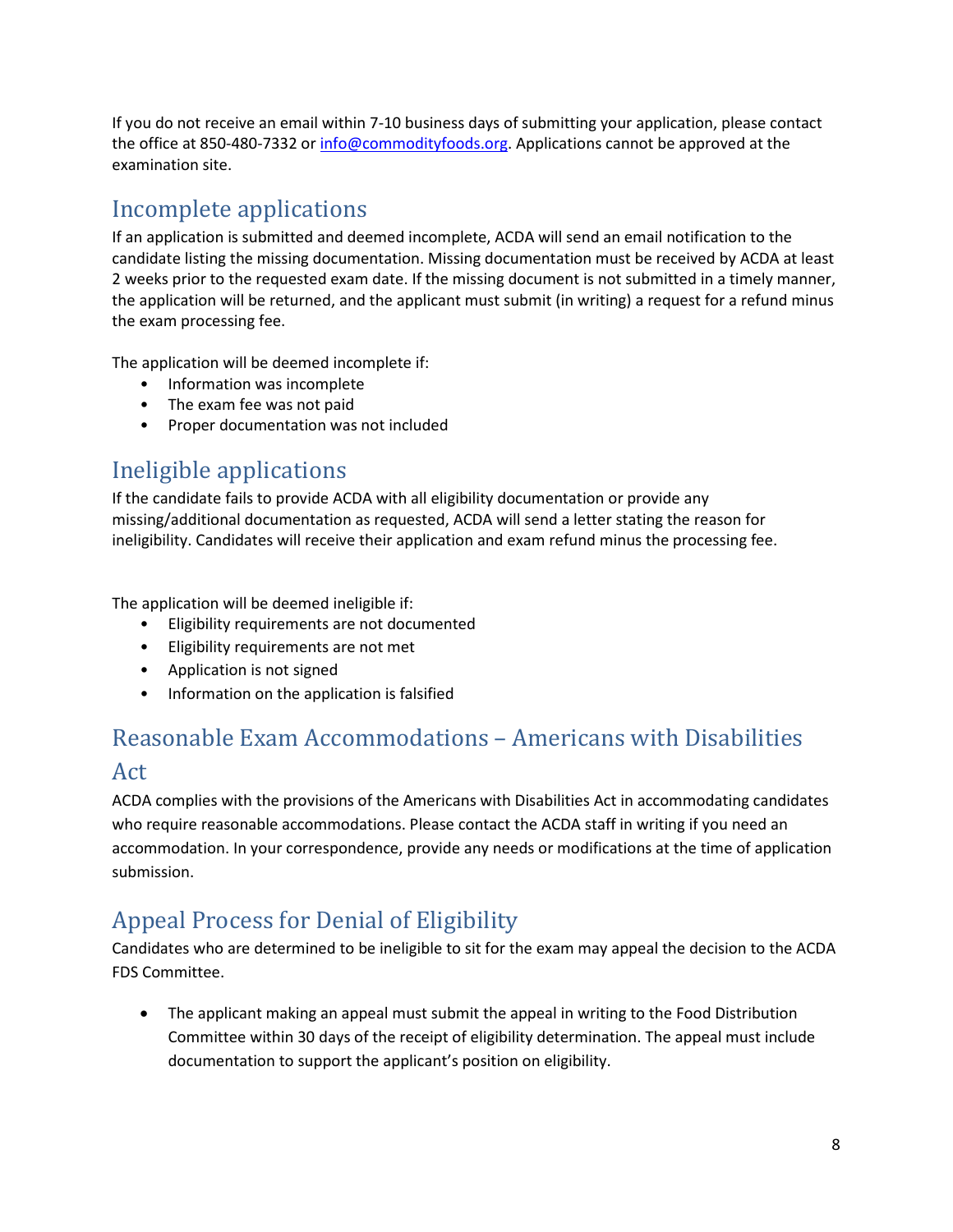• The Food Distribution Committee will meet within 30 days of the notice of appeal to discuss the determination and the appellant's written appeal and documentation. The committee will provide a final determination to the appellant within 15 days of the decision.

# <span id="page-8-0"></span>Confidentiality

Certification applications and candidates' performance on ACDA Certification examinations and FDS examination shall remain confidential unless otherwise stipulated by the examinee or as required by law. ACDA will release application and pass/fail information only to the applicant and only in writing. The exception to this is the published list of FDS individuals that the Committee makes available to the public.

### <span id="page-8-1"></span>Exam Requirement and Format

The ACDA Certification exams are made up of an average of 50 multiple-choice questions. Each exam covers the key competency areas mentioned in the exam content section below. Candidates must pass the exam with a proficiency score of eighty (80) percent or higher.

The FDS credential exam is made up of an average of 200 multiple-choice questions. The exam covers six (6) key areas that the candidate should be knowledgeable about to successfully pass the exam. Candidates must pass the exam with a proficiency score of eighty (80) percent or higher.

# <span id="page-8-2"></span>Taking the Exam

An eligibility approval letter will be sent to the candidate no later than two weeks prior to the exam date. This letter will confirm the candidate's eligibility to sit for the exam as well as information and instructions on where and how to access the exam. The ACDA certificate and credential exams will be proctored by current ACDA professionals and/or ACDA Staff, or an approved remote proctor location.

#### **Day of Exam**

The test will be given under strict supervision. You will be required to show photo identification to enter the testing room. Trained proctors will supervise the test. Irregularities observed during the test, such as creating a disturbance, giving, or receiving unauthorized information or aid to or from other examinees, or attempting to remove test materials or notes from the testing room, may be sufficient cause to end your participation in the test or to invalidate your scores. The FDS Committee reserves the right to investigate each incident of misconduct or irregularity.

- Arrive at the exam site no less than 30 minutes prior to the exam start time.
- To be admitted into the exam, bring the following:
	- o Registration Confirmation.
	- o Current photo ID (i.e., driver's license or passport).
	- o Handheld/pocket calculator. Cell phones may not be used as calculators.
	- o Two sharpened # 2 pencils with erasers
- Adhere to the following:
	- Books, study materials, scratch paper, translation aids **ARE NOT PERMITTED** in the exam room.
	- Electronic devices and cell phones **MUST BE TURNED OFF.**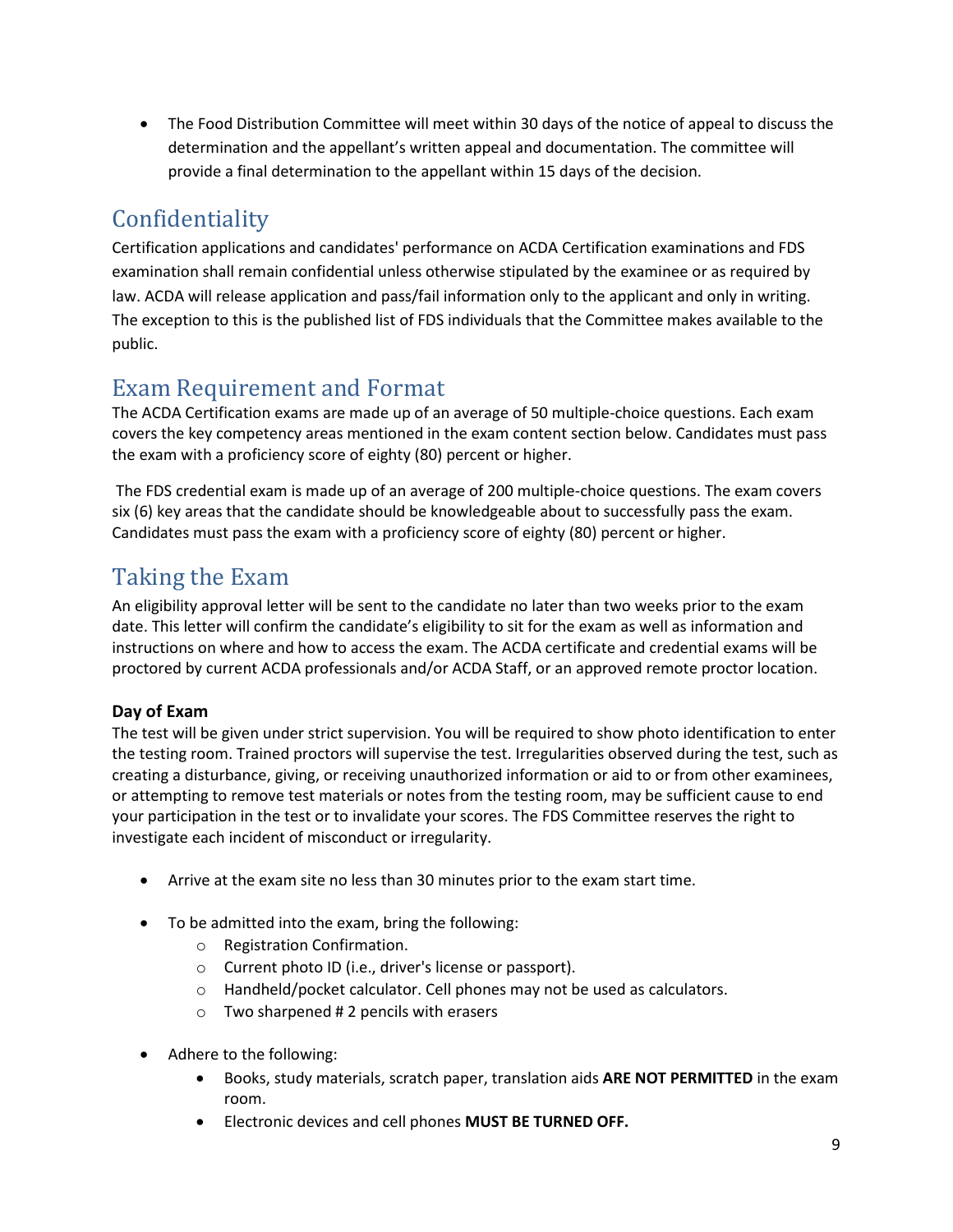- Candidates may bring earplugs if they are sensitive to ambient noise. Earplugs will be subject to examination by the testing center staff.
- In general, food is not allowed at the testing centers. Candidates that require a snack for medical reasons should follow the process to request accommodations.

#### **Testing Appointment Cancellations, Rescheduling, Inclement Weather or No-Show Policy**

A candidate may cancel his or her testing session up to four (4) days in advance of his or her testing appointment. The candidate must cancel his or her testing session in writing to [info@commodityfoods.org.](mailto:info@commodityfoods.org) Provided the cancellation request is made four (4) or more days in advance of the testing appointment, ACDA will charge the candidate a \$50 cancellation fee.

A candidate may reschedule his or her testing session up to four (4) days in advance of his or her testing appointment. The candidate must reschedule his or her testing session in writing to [info@commodityfoods.org.](mailto:info@commodityfoods.org) Provided the cancellation request is made four (4) or more days in advance of the testing appointment, ACDA will charge the candidate a \$50 rescheduling fee.

If the cancellation or rescheduling request is made fewer than four (4) days in advance of the testing appointment, the candidate will be considered a no-show, and will not receive a refund.

A candidate who does not appear for his or her testing appointment and has not contacted ACDA to cancel or to reschedule will be considered a no-show. ACDA will bill the candidate for the testing session at which the candidate did not appear.

In the following situations and with appropriate documentation, candidates may cancel their testing appointment with fewer than four (4) days' notice (a cancellation fee will apply, as defined in Section IV). Candidates requesting an emergency cancellation must notify ACDA and provide appropriate documentation no later than 10 business days after the scheduled testing appointment.

- i. Serious illness (either the candidate or an immediate family member)
- ii. Local/State/Federal facility closures due to emergency situations or pandemic
- iii. Death in the immediate family
- iv. Disabling accident
- v. Court appearance
- vi. Jury duty
- vii. Unexpected military call-up

In the event of an emergency or inclement weather on the day of the exam, the proctors at the exam site location will determine whether circumstances warrant the cancellation, and subsequent rescheduling of the exam. The proctors will also notify the exam candidates regarding the cancellation and/or new exam date.

### <span id="page-9-0"></span>After the Exam

#### **Exam Results**

ACDA exam results will be provided no later than 2 weeks following the exam date. Exam results cannot be given by phone. Those who pass the exam will be notified and provided with a certificate.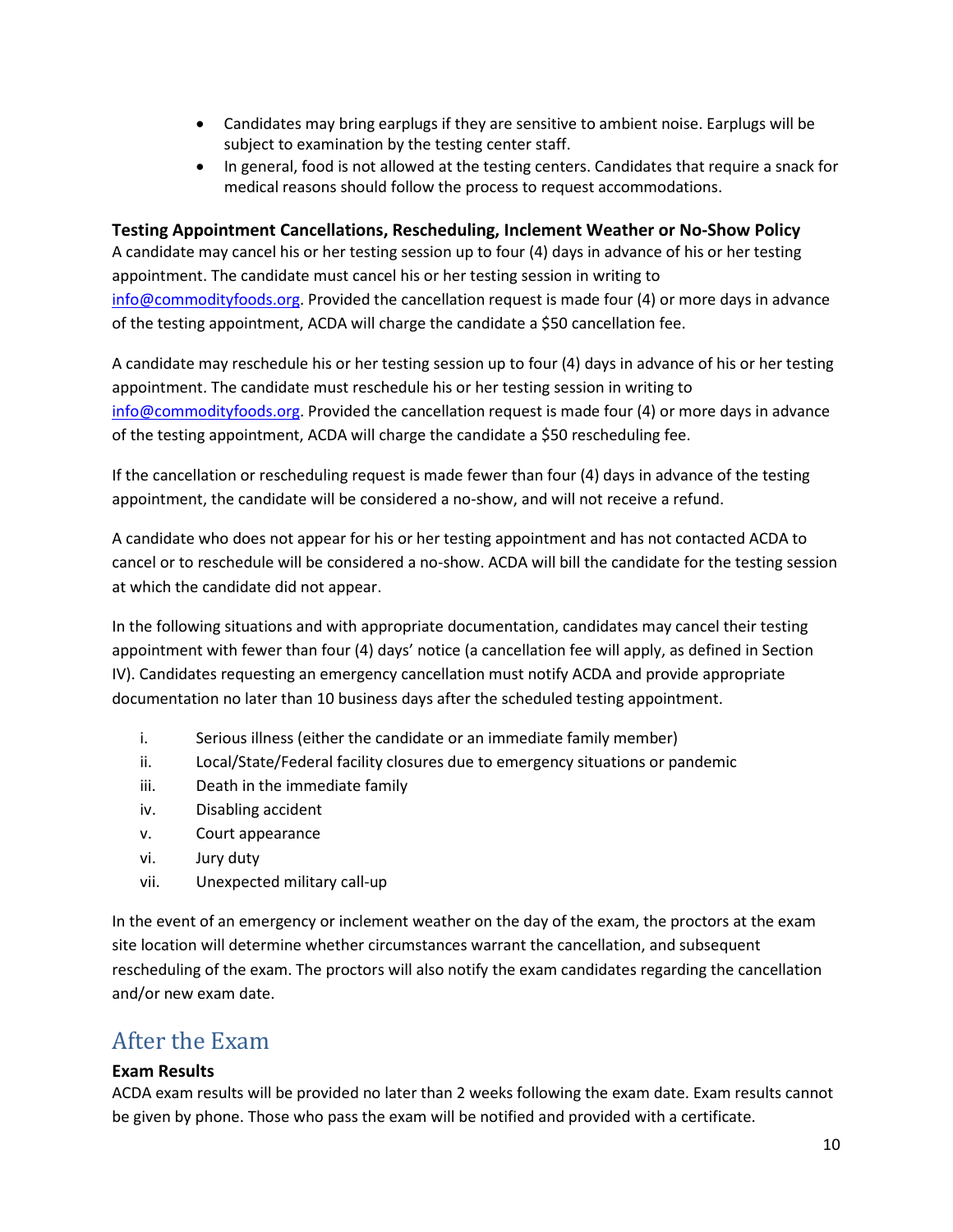Those failing to pass the exam with a competency score of 80% or higher will be notified and provided information on how to retake the exam if desired.

#### **Retaking the Exam**

Individuals who do not pass the exam are eligible to re-take the exam as early as the next exam date. Candidates must submit a new exam application and payment. There is no limit to the number of times a candidate may re-take the ACDA exam.

#### **Appealing Exam Results**

If you do not achieve a passing score on the exam, you may request a review of your exam and answer key up to 30 days after receipt of your results. The review will verify that the candidate's answers were scored against the correct examination answer key to confirm that the candidate's final examination score was reported correctly. Results of the review will be provided to the candidate in writing.

### <span id="page-10-0"></span>Nondiscrimination Policy

The ACDA Food Distribution Committee does not discriminate against any person on the basis of gender, race, creed, age, sexual orientation, national origin, religion, or disability.

### <span id="page-10-1"></span>Exam Content

#### **Key Area 1 – USDA Foods Overview**

- 1. Demonstrate an understanding the USDA Foods Program
	- 1.1. Describe the background of the USDA Foods Program
	- 1.2. Explain the purpose of the program
	- 1.3. Describe how the USDA Foods program has changed and what value it brings now
	- 1.4. Explain the stakeholders who benefit from the USDA Foods program
- 2. USDA Foods Rules, Regulations and Policy Guidance the student will be able to:
	- 2.1. Identify the location of the federal regulations related to the USDA Foods Program
	- 2.2. Provide a general overview of the program and the requirements
	- 2.3. Identify and explain the policy guidance documents related to the program
- 3. Roles and Responsibilities the student will be able to:
	- 3.1. Identify and explain the various stakeholders participating in the USDA Foods program
	- 3.2. Determine each stakeholder's role and responsibilities related to the program
	- 3.3. Understand how each stakeholder works together to ensure proper utilization of USDA Foods.
- 4. Web-Based Supply Chain Management the student will be able to:
	- 4.1. Explain the purpose of WBSCM
	- 4.2. Identify the various functions of WBSCM
	- 4.3. Describe how to create requisitions
	- 4.4. Describe how to monitor and track requisitions
	- 4.5. Describe the reporting functionality of WBSCM
- 5. Food Safety and Recalls the student will be able to: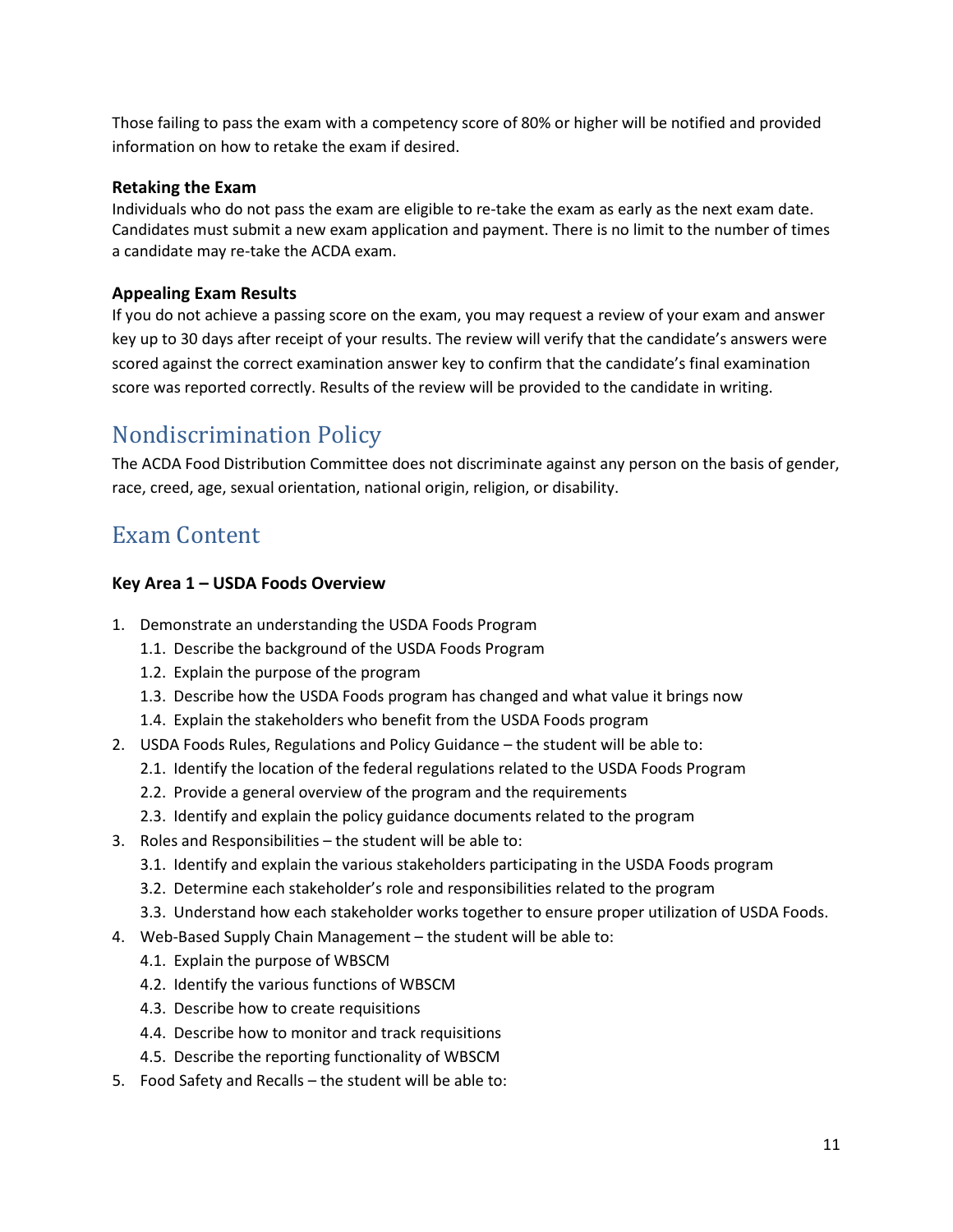- 5.1. Describe proper food safety protocols, including procedures, receiving methods, storage, and inventory control
- 5.2. Describe a HACCP-based food safety and sanitation program
- 5.3. Identify the various food safety certifications (SQF, GFSI, etc.)
- 5.4. Describe USDA emergency procedures and practices for food recalls and foodborne illnesses
- 5.5. Explain food safety inspection procedures and ensuring all food safety inspection deficiencies are addressed at each location in which USDA Foods are stored
- 5.6. Describe safe, effective methods for prevention and control of insects, rodents, and other pest infestations
- 5.7. Describe the recall requirements
- 5.8. Explain the process for refunding entitlement for recalled products
- 6. Cost Analysis & Value the student will be able to:
	- 6.1. Explain the importance of a cost analysis /budgeting
	- 6.2. Explain the process for conducting a cost analysis
	- 6.3. Explain how to calculate value of USDA Foods
	- 6.4. Explain the process of obtaining USDA food value from manufacturer/distributor
	- 6.5. Describe the method for record keeping for value of USDA Foods
	- 6.6. Describe the method and frequency for auditing value of USDA Foods
- 7. Processing Agreements the student will be able to:
	- 7.1. Explain the regulatory requirements for processor agreements
	- 7.2. Explain the difference between a National Processing Agreement and a State Processing Agreement
	- 7.3. Explain the approval process for agreements at the national and state level
	- 7.4. Describe the requirements/content of the processor agreement
	- 7.5. Describe the process for contract management for processor agreements
- 8. CN Labels & Product Formulation Statements the student will be able to:
	- 8.1. Define a Child Nutrition (CN) label
	- 8.2. Explain the elements of a CN label
	- 8.3. Explain the benefits of using products with a CN label
	- 8.4. Define a Product Formulation Statement and why they are needed
	- 8.5. Explain how to obtain a Product Formulation Statement
	- 8.6. Explain how to read and audit a Product Formulation Statement
- 9. Substitutions the student will be able to:
	- 9.1. Describe a USDA Foods substitution
	- 9.2. Explain situations in which a substitution would be utilized
	- 9.3. Describe the process for record-keeping and reporting for substitutions
- 10. Food Service Management Company (FSMC) the student will be able to:
	- 10.1. Describe the role of an FSMC in utilizing USDA Foods
	- 10.2. Explain the various methods in which an FSMC may utilize USDA Foods
	- 10.3. Describe proper contract management to ensure utilization of USDA Foods by an FSMC
- 11. USDA Foods Disaster Assistance- the student will be able to:
	- 11.1. Describe procedures for USDA Foods Disaster Assistance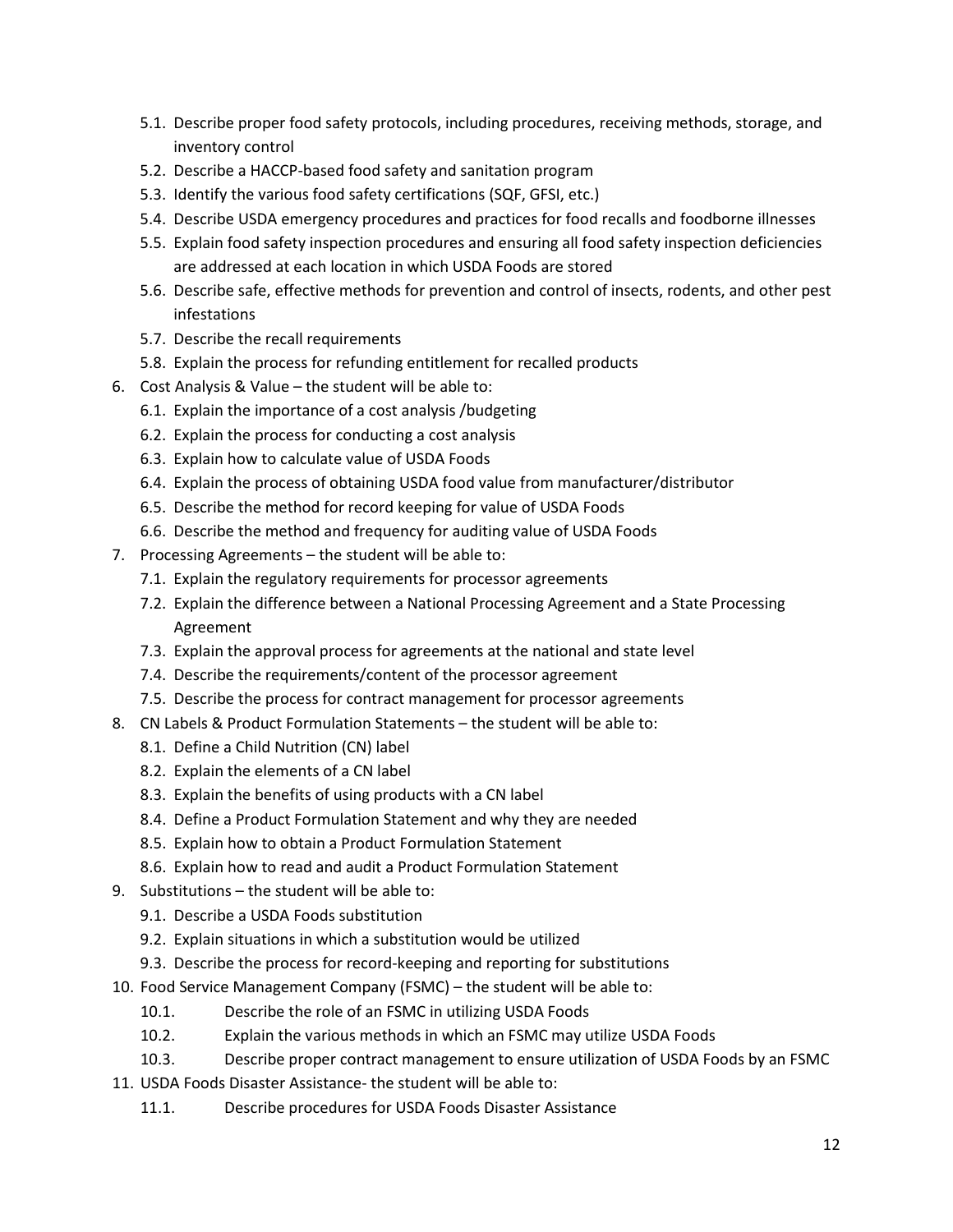#### **Key Area 2 – Processing Program**

- 1. Demonstrate an understanding of the Processing Program the student will be able to:
	- 1.1. Describe the background of the USDA Foods Processing Program
	- 1.2. Explain the purpose of the program
	- 1.3. Explain the benefits of the USDA Foods Processing Program
	- 1.4. Identify the sources of USDA food for processing (direct shipment, transfer)
- 2. USDA Foods Processing Rules, Regulations and Policy Guidance the student will be able to:
	- 2.1. Provide a general overview of the program and the requirements.
	- 2.2. Identify and explain the policy guidance documents related to the program.
	- 2.3. Explain the difference between multi-state processors and in-state processors.
	- 2.4. Audit requirements for national and in-state processors
- 3. Roles and Responsibilities the student will be able to:
	- 3.1. Identify and explain the various stakeholders within the USDA Foods Processing Program
	- 3.2. Determine each stakeholder's role and responsibilities related to the program
	- 3.3. Understand how each stakeholder works together to ensure proper utilization of USDA Foods
- 4. USDA Foods and Yields the student will be able to:
	- 4.1. Identify which USDA foods may be utilized in the Processing Program.
	- 4.2. Explain the various yields:
		- 4.2.1. Standard Yield
		- 4.2.2. 100% Yield
		- 4.2.3. Guaranteed Return
- 5. End Product Data Schedules and Summary End Product Data Schedules the student will be able to:
	- 5.1. Describe End Product Data Schedules and Summary End Product Data Schedules
	- 5.2. Explain the approval process for both EPDS and SEPDS
	- 5.3. Demonstrate the ability to read and understand the information contained in the EPDS and SEPDS
- 6. Processing Agreements the student will be able to:
	- 6.1. Explain the regulatory requirements for processor agreements
	- 6.2. Explain the difference between a National Processing Agreement and a State Processing Agreement
	- 6.3. Explain the approval process for agreements at the national and state level
	- 6.4. Describe the requirements/content of the processor agreement
	- 6.5. Describe the requirements of a Processor/Distributor Agreement
- 7. Monthly Performance Report and Monitoring the student will be able to:
	- 7.1. Identify the regulations and rules for Monthly Performance Reporting and Monitoring
	- 7.2. Explain how to reconcile and verify Monthly Performance Reports
	- 7.3. Explain the reporting requirements using standardized forms
	- 7.4. Explain the process for calculating data required on the Monthly Performance Report
	- 7.5. Explain the process of submitting the Monthly Performance Report
- 8. Value Pass Through the student will be able to:
	- 8.1. Identify the regulations and rules regarding Value Pass (VPT) Through Methods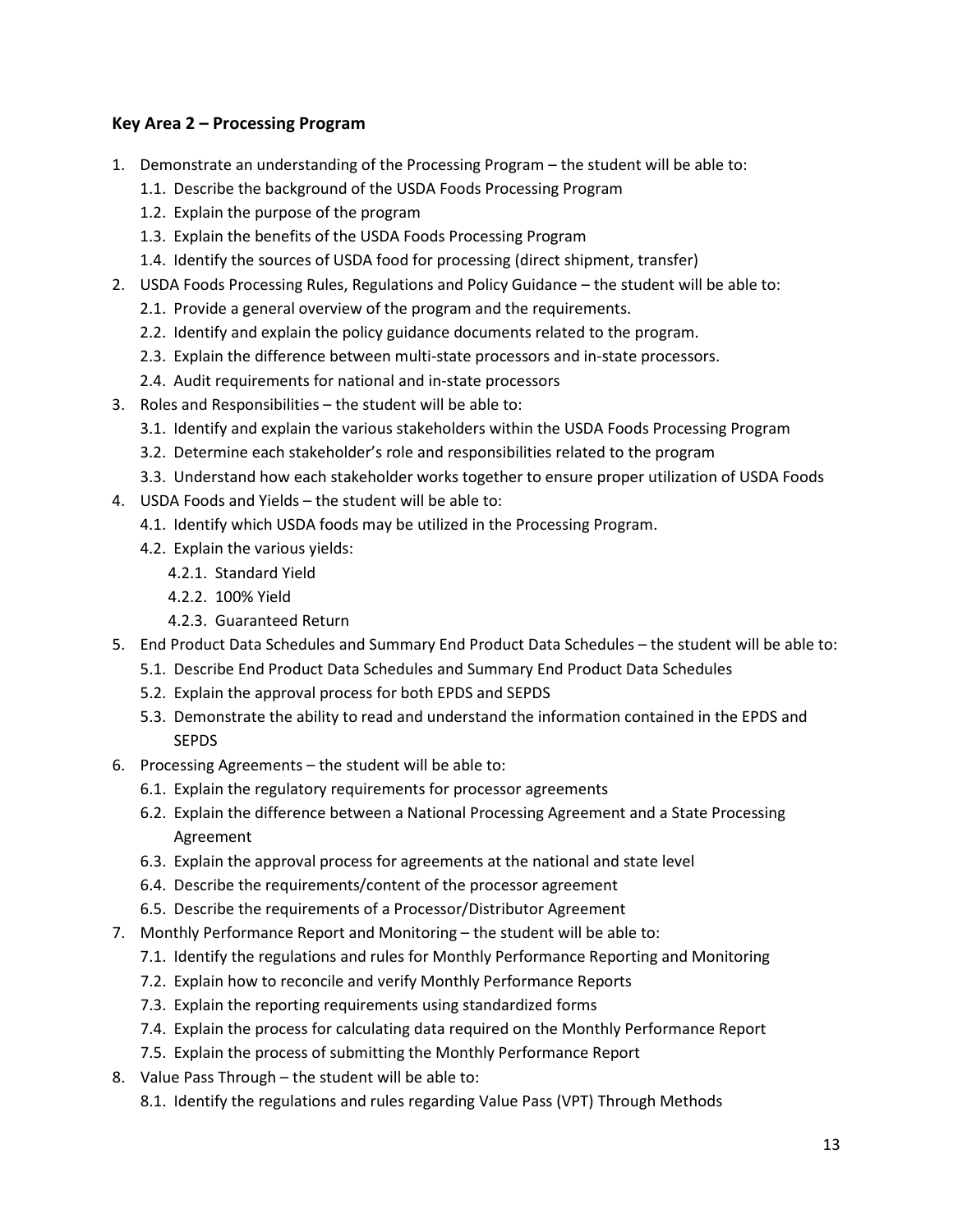- 8.2. Describe the various USDA recognized Value Pass (VPT) Through Methods
	- 8.2.1. Refund or Rebate
	- 8.2.2. Direct Discount
	- 8.2.3. Indirect Discount (Net Off Invoice (NOI))
	- 8.2.4. Fee for Service (FFS)
		- 8.2.4.1. Direct Fee for Service
		- 8.2.4.2. Fee for Service Through Distributor (FFSD)
		- 8.2.4.3. Modified Fee for Service (MFFS)
- 8.3. Explain how to calculate the Value-Pass Through for each method
- 8.4. Explain the process of providing USDA food value to end user for each VPT method
- 8.5. Describe the method for record keeping, auditing, and reporting for each VPT method
- 9. Inventory Management the student will be able to:
	- 9.1. Explain the requirements for inventory management for processors, state distributing agencies, and recipient agencies
	- 9.2. Define common terminology used in inventory management (FIFO, SKU, etc.)
	- 9.3. Explain how to calculate the six (6) month inventory levels
	- 9.4. Describe the process for "sweeps "
	- 9.5. Explain the reporting process for inventory management
	- 9.6. Identify the required forms for inventory management
	- 9.7. Identify the resources available for inventory management (software, forms, etc.)
	- 9.8. Explain the restitution process for the loss of value of USDA Foods
- 10. Frontloading and Liability the student will be able to:
	- 10.1. Define frontloading
	- 10.2. Understand the guidance from USDA and SDAs regarding frontloading
	- 10.3. Explain the process of frontloading and the liability risks association with this process
	- 10.4. Describe the process for record keeping for frontloaded pounds of USDA Foods
	- 10.5. Understand how discounts are provided when frontloading does/does not occur
- 11. Reconciliation the student will be able to:
	- 11.1. Identify the regulations and rules regarding reconciliation.
	- 11.2. Describe the process of reconciliation.

#### **Key Area 3 – DoD Fresh**

- 1. Demonstrate an understanding the USDA DoD Fresh Program the student will be able to:
	- 1.1. Describe the background and history of the USDA DoD Fresh Program.
	- 1.2. Explain the purpose of the program.
	- 1.3. Explain the benefits and challenges of the USDA DoD Fresh Program
	- 1.4. Explain the DoD contracting process through DLA.
- 2. USDA DoD Fresh Rules, Regulations and Policy Guidance the student will be able to:
	- 2.1. Identify the location of the federal regulations related to the USDA DoD Fresh Program
	- 2.2. Provide a general overview of the program and the requirements
	- 2.3. Identify and explain the policy guidance documents related to the program
	- 2.4. Audit and recordkeeping requirements for the program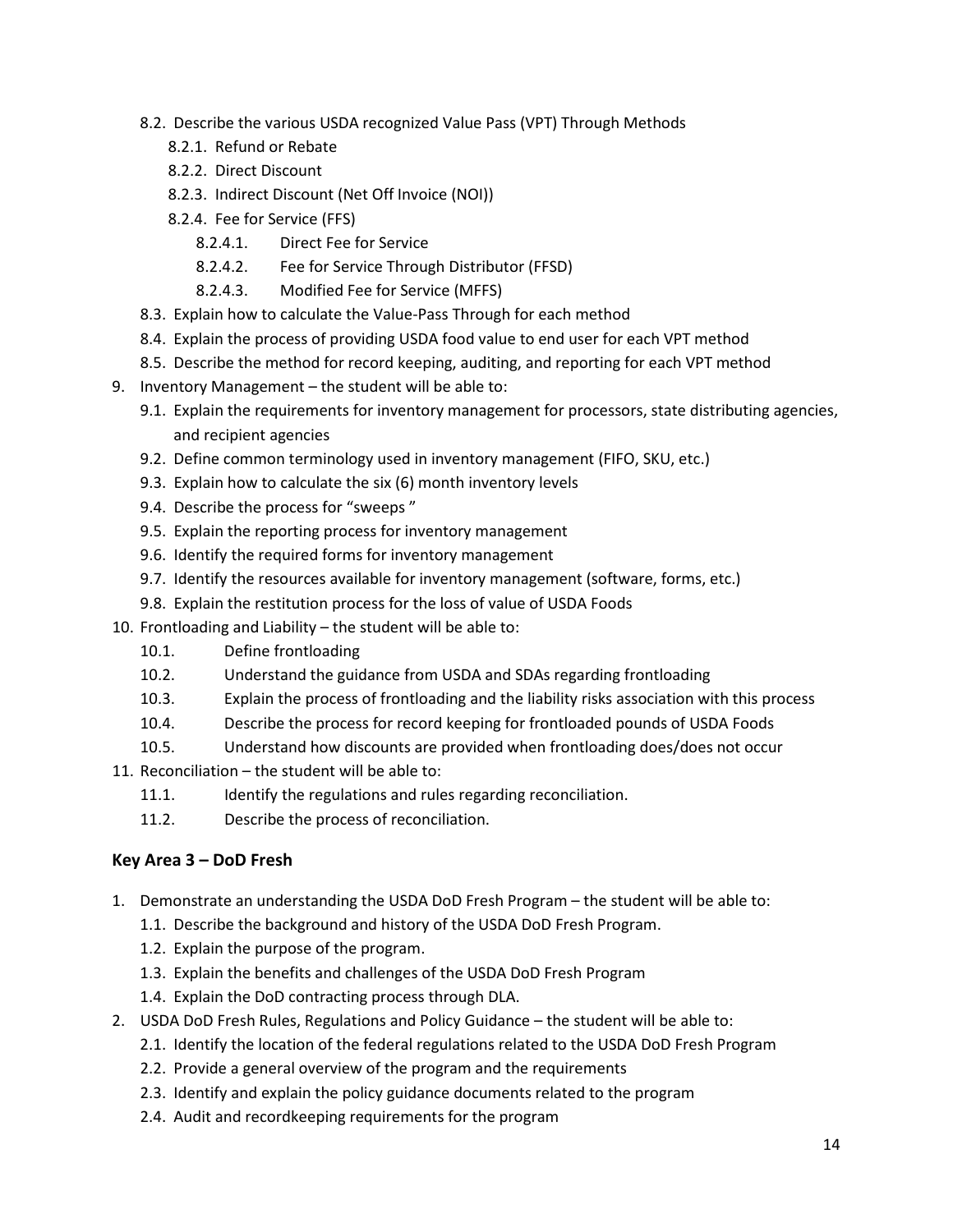- 3. Roles and Responsibilities the student will be able to:
	- 3.1. Identify and explain the various stakeholders within the USDA DoD Fresh Program
	- 3.2. Determine each stakeholder's role and responsibilities related to the program
- 4. Program Administration the student will be able to:
	- 4.1. Demonstrate knowledge of the ordering process
	- 4.2. Understand the functionality of the FFAVORS software
	- 4.3. Explain entitlement allocation for the program
	- 4.4. Describe the complaint process through DoD

#### **Key Area 4 – Direct Delivery**

- 1. Demonstrate an understanding USDA Foods Direct Delivery the student will be able to:
	- 1.1. Describe Direct Delivery of USDA Foods
- 2. USDA Foods Procurement
	- 2.1. Describe each stakeholder's role in procuring USDA Foods
	- 2.2. Explain the procurement process conducted by USDA
	- 2.3. Identify the different commodity groups/codes used by USDA for procurement
- 3. Web-Based Supply Chain Management the student will be able to:
	- 3.1. Explain the purpose of WBSCM
	- 3.2. Identify the various functions of WBSCM
	- 3.3. Describe how to create requisitions
	- 3.4. Describe how to monitor and track requisitions
	- 3.5. Describe the reporting functionality of WBSCM
	- 3.6. Describe the complaint process for USDA Foods
- 4. Food Safety and Recalls the student will be able to:
	- 4.1. Describe proper food safety protocols, including procedures, receiving methods, storage, and inventory control
	- 4.2. Explain HACCP
	- 4.3. Describe USDA emergency procedures and practices for food recalls and foodborne illnesses
	- 4.4. Explain food safety inspection procedures
	- 4.5. Explain the requirements of recalls and the process for replacement food
- 5. Warehousing the student will be able to:
	- 5.1. Identify various options for storage/warehousing USDA Foods
	- 5.2. Describe the benefits and restrictions with each storage/warehouse model
	- 5.3. Explain the contracting process for storage facilities
	- 5.4. Explain proper contract management
- 6. Inventory Management the student will be able to:
	- 6.1. Describe receiving procedures to ensure that products received match delivery requirements
	- 6.2. Describe procedures for inventory control that address the delivery date, storage, and turnover rate of food products and supplies
	- 6.3. Describe the process for record keeping and reporting for inventory management
	- 6.4. Explain how proper inventory management controls are utilized in planning and procurement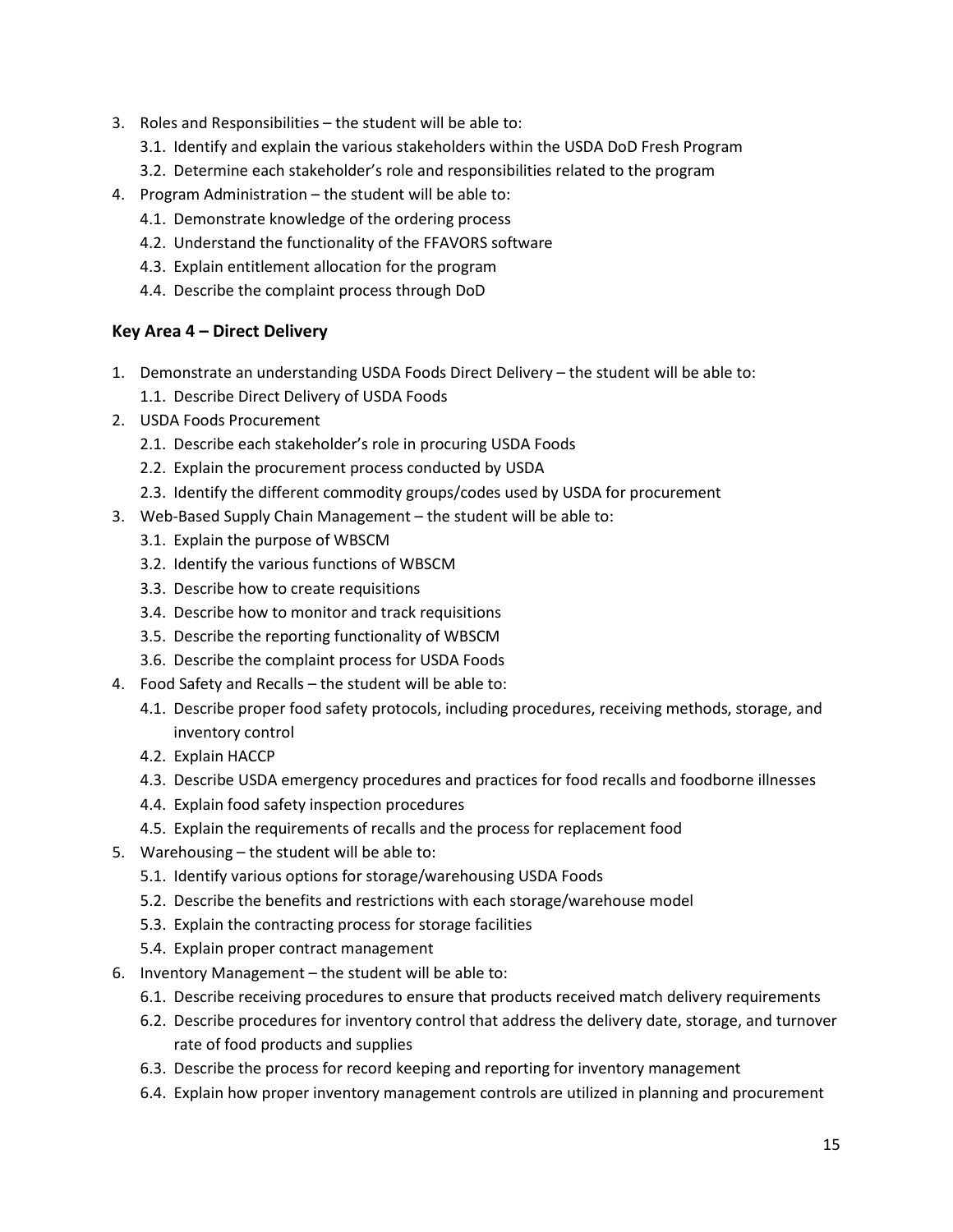6.5. Describe how improper inventory management can affect stakeholders throughout the process/chain

#### **Key Area 5 – TEFAP\_CSFP**

- 1. Demonstrate an understanding of The Emergency Food Assistance Program and Commodity Supplemental Food Program – the student will be able to:
	- 1.1. Describe the background of the TEFAP and CSFP Programs
	- 1.2. Explain the purpose of the programs and how they are different
	- 1.3. Define terms and acronyms for TEFAP and CSFP
- 2. TEFAP/CSFP Rules, Regulations and Policy Guidance the student will be able to:
	- 2.1. Identify the location of the federal regulations related to the TEFAP and CSFP Program
	- 2.2. Provide a general overview of the program and the requirements
	- 2.3. Identify and explain the policy guidance documents related to the program
- 3. Roles and Responsibilities the student will be able to:
	- 3.1. Identify and explain the various stakeholders participating in the programs
	- 3.2. Determine each stakeholder's role and responsibilities related to the program
- 4. Web-Based Supply Chain Management the student will be able to:
	- 4.1. Explain the purpose of WBSCM.
	- 4.2. Identify the various functions of WBSCM
	- 4.3. Describe how to create requisitions
	- 4.4. Describe how to monitor and track requisitions
	- 4.5. Describe the reporting functionality of WBSCM
- 5. Funding and Allocation the student will be able to:
	- 5.1. Describe the funding formula applied to states for each program
	- 5.2. Describe the allocation process to distributing agencies
	- 5.3. Define the two-tiered priority system for TEFAP
	- 5.4. Understand the state agency matching requirements for the programs
	- 5.5. Explain USDA Foods
- 6. State Distributing Agencies
	- 6.1. Describe the role of the State Distributing Agency
	- 6.2. Describe the program responsibilities for State Distributing Agencies
	- 6.3. Explain the requirements for agreements between a state distributing agency and USDA
	- 6.4. Describe the requirements for distribution to eligible local distributing agencies
	- 6.5. Explain the reporting requirements to USDA
- 7. Local Distributing Agencies
	- 7.1. Explain the role of local distributing agencies
	- 7.2. Describe the program responsibilities for local distributing agencies
	- 7.3. Explain the requirements for agreements between a state distributing agency and a local distributing agency
	- 7.4. Describe the requirements for distribution to eligible program participants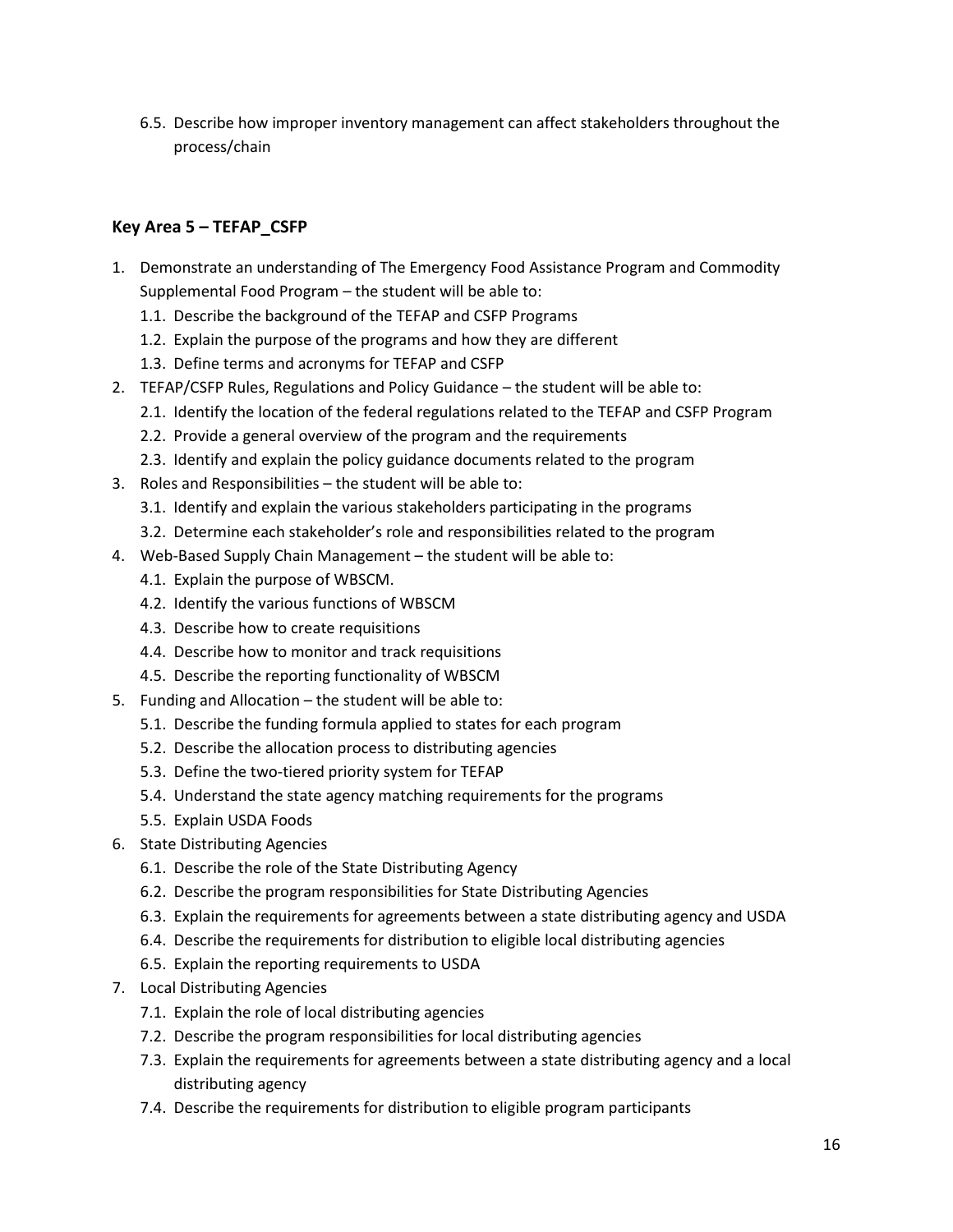- 7.5. Describe the frequency and rate of distribution to eligible participants
- 7.6. Explain Out of Condition Foods or Damaged Shipments and the process for addressing them
- 7.7. Describe the reporting requirements for the program
- 7.8. Explain what allowable costs to the program are
- 7.9. Describe proper procurement using TEFAP/CSFP funds
- 8. Food Safety and Recalls the student will be able to:
	- 8.1. Describe proper food safety protocols, including procedures, receiving methods, storage, and inventory control
	- 8.2. Explain HACCP
	- 8.3. Describe USDA emergency procedures and practices for food recalls and foodborne illnesses
	- 8.4. Explain food safety inspection procedures
	- 8.5. Requirements of Recalls
	- 8.6. Describe the warehouse inspection requirements
- 9. Inventory Management the student will be able to:
	- 9.1. Describe receiving procedures to ensure that products received match delivery requirements
	- 9.2. Describe procedures for inventory control that address the delivery date, storage, and turnover rate of food products and supplies
	- 9.3. Describe the process for record keeping and reporting for inventory management
	- 9.4. Explain how proper inventory management controls are utilized in planning and procurement
	- 9.5. Demonstrate the use of inventory tracking or inventory management tools (software, forms, etc.)

#### **Key Area 6 – Procurement and Planning**

- 1. Planning and Forecasting the student will be able to:
	- 1.1. Explain the importance of planning and forecasting
	- 1.2. Explain the difference between forecasting and ordering
	- 1.3. Explain the process for conducting a forecast of USDA Foods
	- 1.4. Explain how to calculate value of USDA Foods
	- 1.5. Describe how to develop a budget based on forecasting, including value of USDA Foods products
	- 1.6. Explain the process of obtaining USDA food value from manufacturer/distributor
	- 1.7. Describe the method for record keeping for value of USDA Foods
	- 1.8. Describe the method and frequency for auditing value of USDA Foods
- 2. Procurement the student will be able to:
	- 2.1. Explain the regulatory requirements for procurement
	- 2.2. Describe effective and compliant procurement procedures. (Micro, Small, Formal, Sole Source, Emergency)
	- 2.3. Explain the difference between procurement documents (RFP, IFB, etc.)
	- 2.4. Explain the process for evaluating current purchasing practices to determine effectiveness and compliance with federal, state, and local rules and regulations
	- 2.5. Describe the elements of a bid document that include product specifications, usages, and special instructions/conditions following federal, state, and local regulations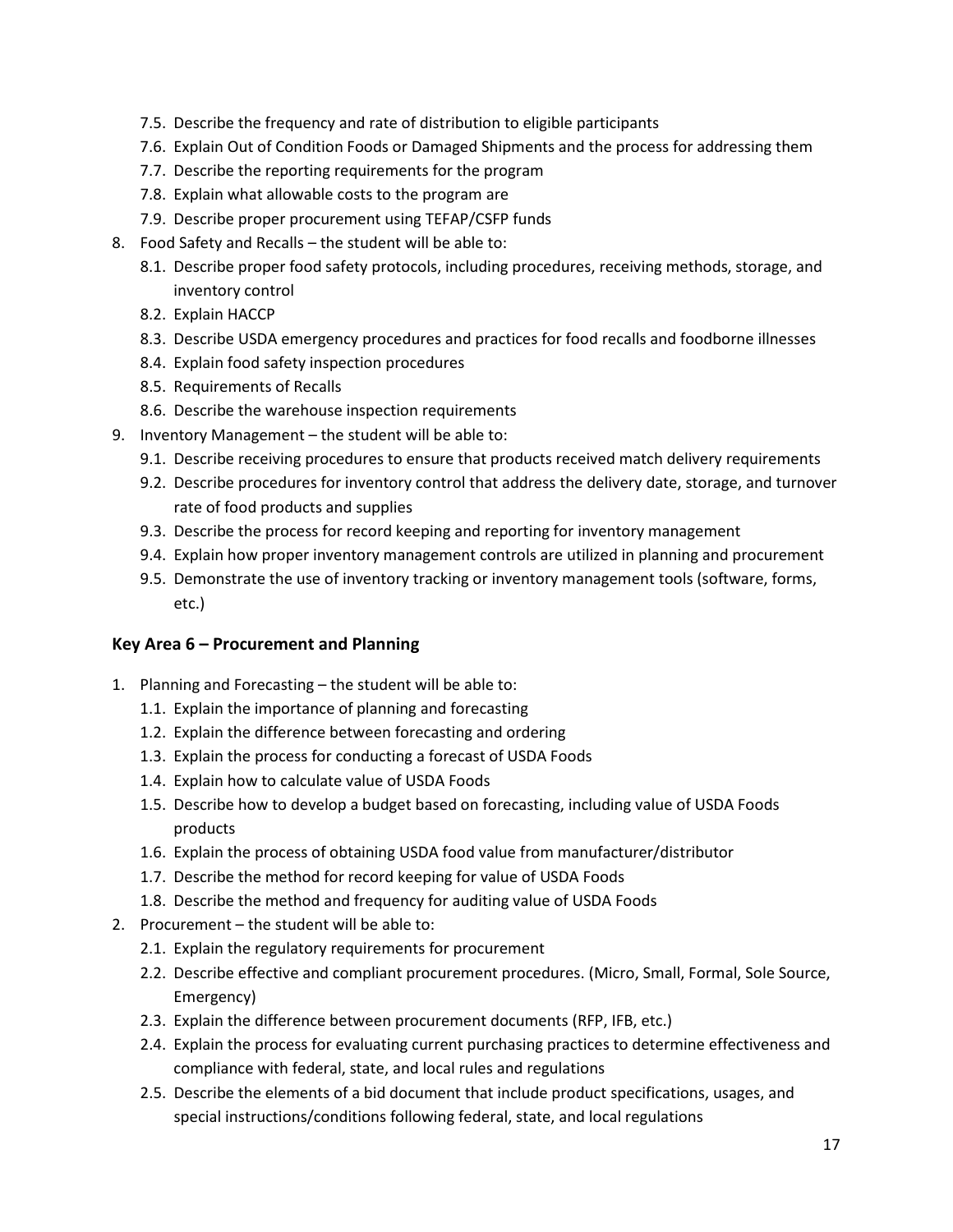- 2.6. Describe the process for conducting taste tests of items
- 2.7. Describe various purchasing methods (e.g., bid buying, prime vendors, group purchasing)
- 2.8. Describe the process for developing product specifications to include in procurement documents. (Identify when generic specifications should be used vs. Denoting manufacturer name and "or equal")
- 2.9. Explain the procurement process (document development, pre-bid conferences, product testing/screening, product comparison/like items, bid opening, bid evaluation, etc.)
- 2.10. Understand how to evaluate different types of procurement documents (bid vs. RFP, etc.)
- 2.11. Explain the process for monitoring market conditions (e.g., price, supply, demand)
- 3. Inventory Management the student will be able to:
	- 3.1. Describe receiving procedures to ensure that products received match delivery requirements
	- 3.2. Describe procedures for inventory control that address the delivery date, storage, and turnover rate of food products and supplies
	- 3.3. Describe the process for record-keeping and reporting for inventory management
	- 3.4. Explain how proper inventory management controls are utilized in planning and procurement.
	- 3.5. Demonstrate the use of inventory tracking or inventory management tools (software, forms, etc.)
	- 3.6. Describe how improper inventory management can affect stakeholders throughout the process/chain
- 4. Processing Agreements the student will be able to: Already discussed in the above section, recommend deletion here
	- 4.1. Explain the regulatory requirements for processor agreements
	- 4.2. Explain the difference between a National Processing Agreement and a State Processing Agreement
	- 4.3. Explain the approval process for agreements at the national and state level
	- 4.4. Describe the requirements/content of the processor agreement
	- 4.5. Describe the process for contract management for processor agreements
- 5. Contract Management the student will be able to:
	- 5.1. Describe the methods and steps to conduct proper contract management for all executed agreements
	- 5.2. Explain financial consequences and how they relate to contractor and contracting agency performance
	- 5.3. Demonstrate knowledge of common contract terms and clauses
	- 5.4. Describe the process for documenting contractor performance, including the use of forms or other documentation methods
	- 5.5. Describe the process for contracting with a Contract Management Company and the impact on USDA Foods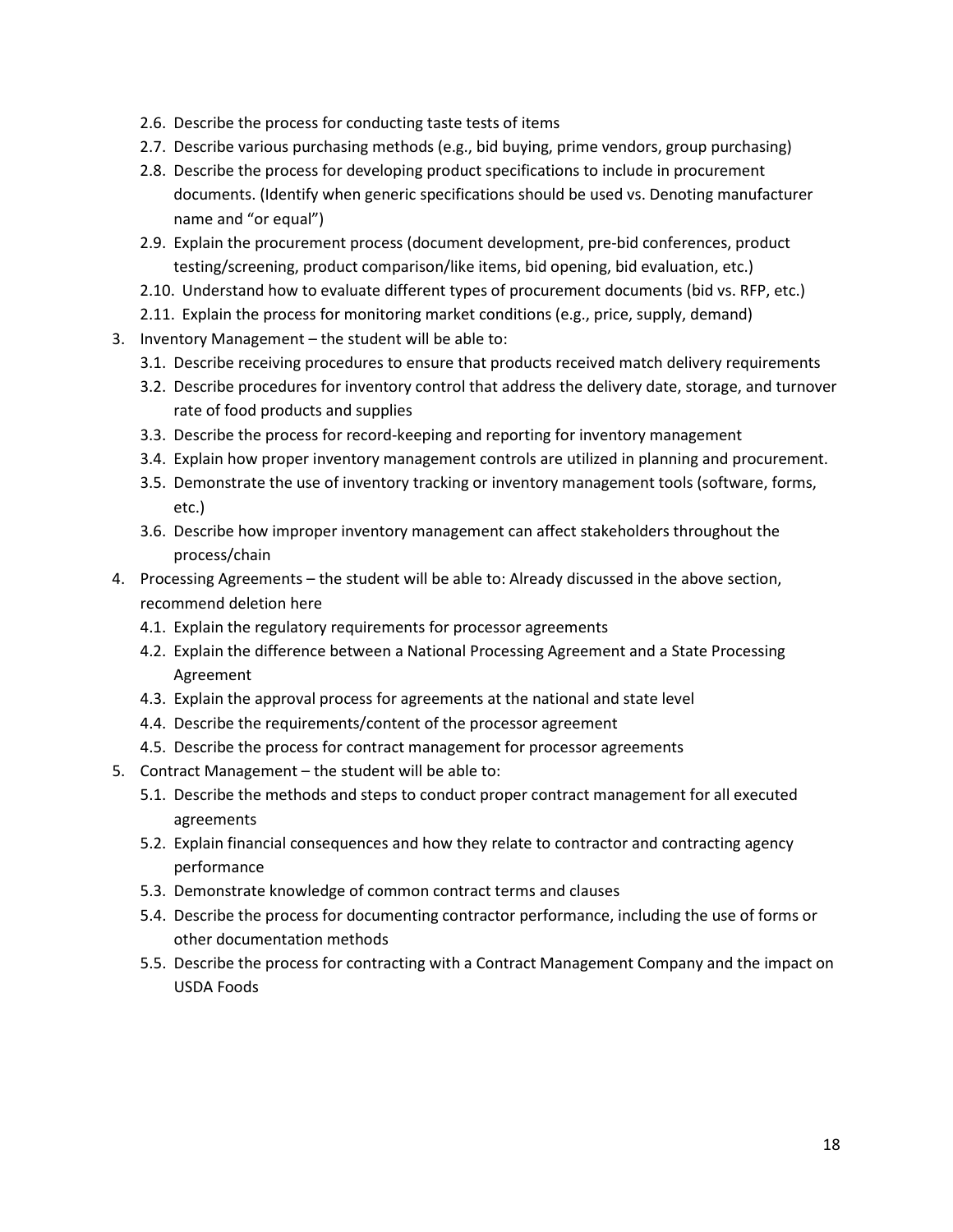# <span id="page-18-0"></span>Exam Resource List

A study guide is provided for each certification area. Please visit the ACDA website to purchase the resources. Here is a general list of resources that can help you prepare for the exam.

| <b>Resource</b>             | Link (If Applicable)                                                  |
|-----------------------------|-----------------------------------------------------------------------|
| <b>ACDA Program</b>         |                                                                       |
| Information and             |                                                                       |
| <b>Resource Material</b>    | www.commodityfoods.org                                                |
| Institute of Child          | https://theicn.org/school-nutrition-programs/                         |
| <b>Nutrition</b>            |                                                                       |
| (Institute of Child         |                                                                       |
| Nutrition website)          | https://theicn.org/                                                   |
| (SNA website)               | www.schoolnutrition.org                                               |
| (USDA website)              | www.USDA.GOV                                                          |
| <b>State Agency</b>         |                                                                       |
| <b>Training Materials</b>   |                                                                       |
| <b>ACDA Webinars</b>        | https://www.commodityfoods.org/Upcoming Webinars                      |
| <b>USDA YouTube</b>         |                                                                       |
| Channel                     | https://www.youtube.com/user/usda                                     |
| <b>Food Nutrition</b>       |                                                                       |
| <b>Services</b>             | https://www.fns.usda.gov/                                             |
| <b>USDA Agricultural</b>    |                                                                       |
| <b>Marketing Service</b>    | https://www.ams.usda.gov/                                             |
| <b>USDA DoD Logistics</b>   | https://www.dla.mil/TroopSupport/Subsistence/Produce/dodfresh/        |
| ACDA School (RA)            |                                                                       |
| Processing                  | http://commodityfoods.org/resources/Documents/Resources/Processing/AC |
| Handbook                    | DA-Processing-Resource-Handbook-2019.pdf                              |
| <b>ACDA Processor</b>       | http://commodityfoods.org/resources/Documents/Member%20Only%20Files   |
| <b>Guidance for Further</b> | /Processor%20Guidance%20for%20Further%20Processing%20of%20USDA%2      |
| Processing                  | 0Foods%20NEW%20DRAFT.pdf                                              |
| (ACDA website)              | www.commodityfoods.org                                                |

# <span id="page-18-1"></span>Renewal Requirements and Frequency

Renewal is not required for individual ACDA competency area exams\*. Renewal is required only for the Food Distribution Certified Levels (Professional, Expert, and Master), and the Food Distribution Specialist (FDS) Credential.

\*Each individual competency area exam is taken separately. Once the required number of competency area exams are complete with a passing score, one may apply for the corresponding certification level.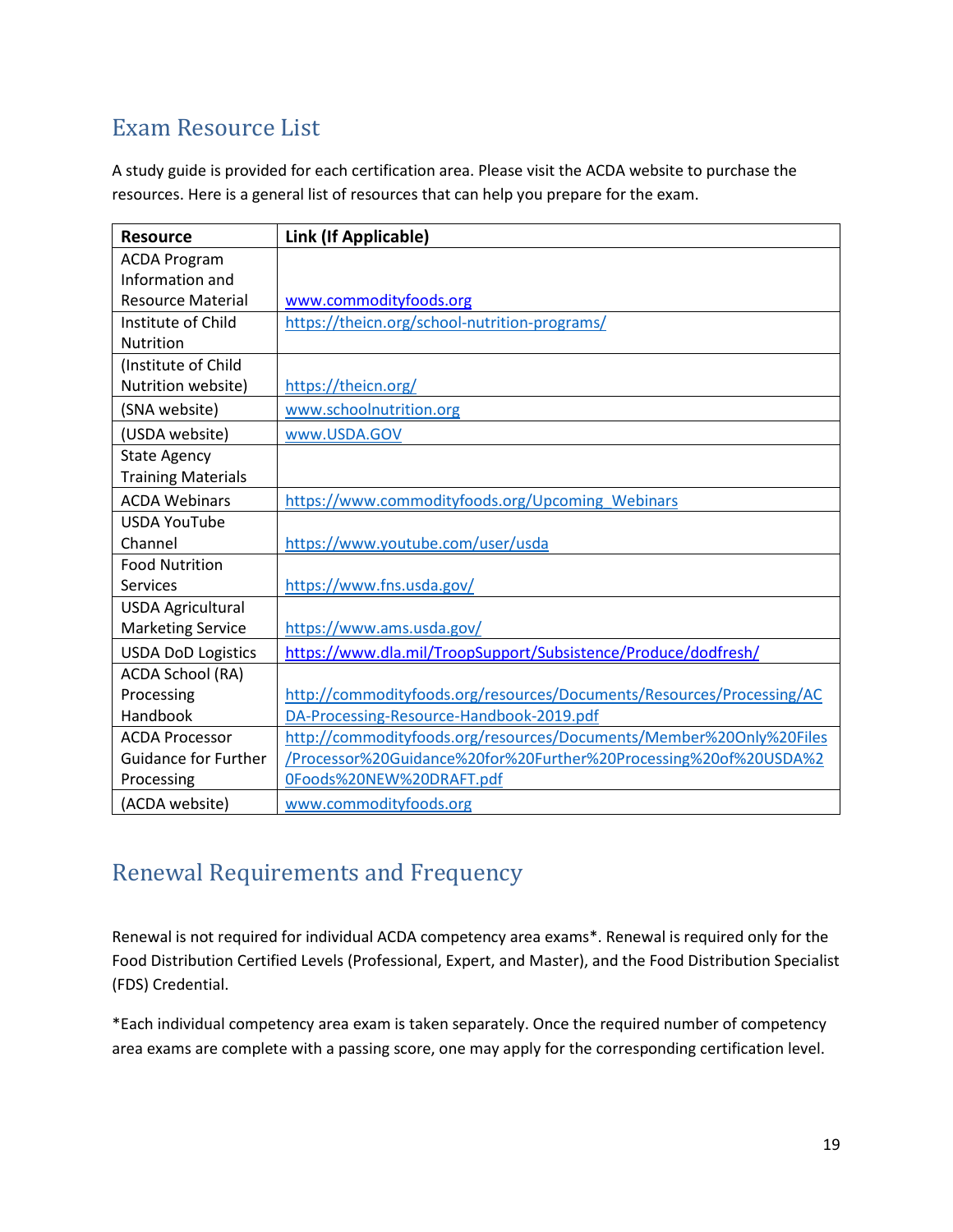Certification maintenance is required for the Food Distribution Professional, Expert, Master, and Specialists to promote the ongoing enhancement of knowledge, to encourage continued learning, and promote professional development within the Food Distribution industry.

#### ACDA Food Distribution Professional, Expert, and Master Certified Levels:

The ACDA Food Distribution Certified Levels are valid for two years and are renewable for additional two-year periods. Once the certification is earned, you must obtain and retain documentation for the completion of the CEs.

Each Certification Level reaches its first renewal date on the second December 31<sup>st</sup> following the original certification date. To maintain the certification, one must accumulate a specified number of CEs and submit the required renewal application by December  $31<sup>st</sup>$  of the expiration year. For renewal, sixty minutes equals one CE credit.

#### **Food Distribution Professional – Certified Level 1**\* – 5\*\* CEs required for renewal

**Food Distribution Expert – Certified Level 2\*** – 10\*\* CEs required for renewal

#### **Food Distribution Master – Certified Level 3\*** – 15\*\* CEs required for renewal

(\*These are not credentials) (\*\*Sixty minutes equals 1 CE credit)

The following is a list of acceptable forms of documentation for renewal:

- Certificates of Completion
- Copies of Rosters
- College/University Transcripts
- Program Books/Brochures
- Registration Confirmation Letters
- Program Agendas
- Conference Badges
- Payment Receipts

#### Food Distribution Specialist Credential:

The FDS credential is valid for three years and is renewable for additional three-year periods. Once the credential has been earned, you must obtain and retain documentation for the completion of 30 CEs\*\* and three ACDA programs during the three-year credentialing period.

Each FDS credential reaches its first renewal date on the third December  $31<sup>st</sup>$  following the original certification date. To maintain the credential, an FDS must accumulate 30 CEs\*\* and submit the required renewal certification application by December  $31<sup>st</sup>$  of the expiration year.

Credential holders are responsible for maintaining their own CE records. CEs are earned for participating in USDA Food Distribution job-related activities such as state and national conferences, workshops, online courses, webinars, in-service trainings, or other qualifying activities that provide ongoing professional development. At least three of the activities completed during the renewal period must be ACDA sponsored.

(\*\*Sixty minutes equals one CE credit)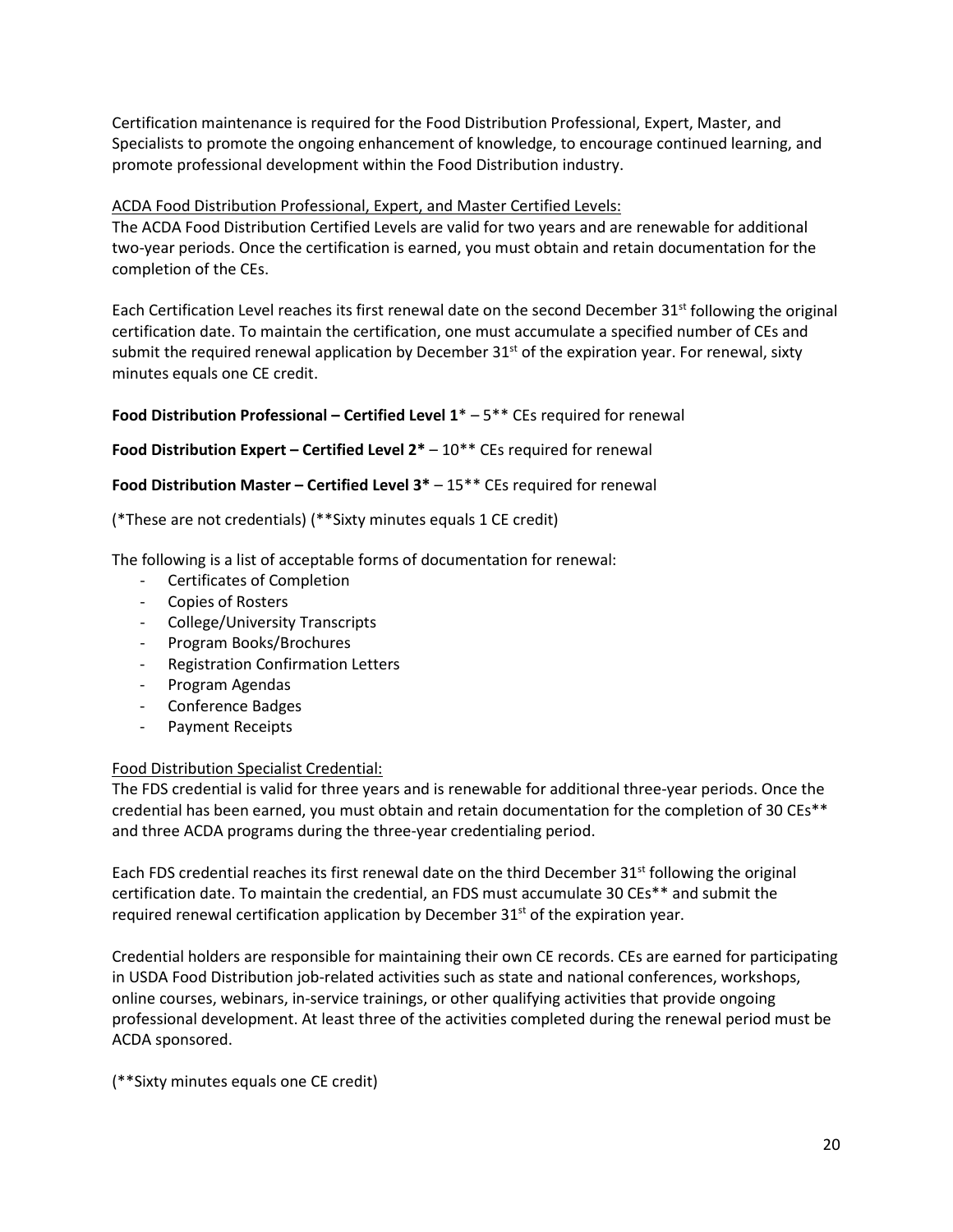The following is a list of acceptable forms of documentation for renewal:

- Certificates of Completion
- Copies of Rosters
- College/University Transcripts
- Program Books/Brochures
- Registration Confirmation Letters
- Program Agendas
- Conference Badges
- Payment Receipts

### <span id="page-20-0"></span>Use of Food Distribution Credential Title and Initial Designation

Individuals who are currently certified with the credential may use the title "Food Distribution Specialist" and the designation "FDS." The title and designation may not be used to imply that an agency, organization, or company is certified. Use of the title and designation by individuals who have not been awarded the credential, or who have failed to maintain their certification is expressly prohibited.

### <span id="page-20-1"></span>Renewal Fees

At the time of renewal or by the second December 31<sup>st</sup> following the original certification date, each certification level must submit a renewal application, CEs requirements\*\*, and the renewal fee listed below to [info@commodityfoods.org.](mailto:info@commodityfoods.org) (\*\*Sixty minutes equals one CE credit)

#### **Food Distribution Professional – Certified Level 1**

- **525 ACDA member**
- **550 non-member**

#### **Food Distribution Expert – Certified Level 2**

- \$50 ACDA member
- **575 non-member**

#### **Food Distribution Master – Certified Level 3**

- **575 ACDA member**
- **5100 non-member**

#### **Food Distribution Specialist – Credential:**

- ACDA Member: \$100
- **Non-Member: \$140**